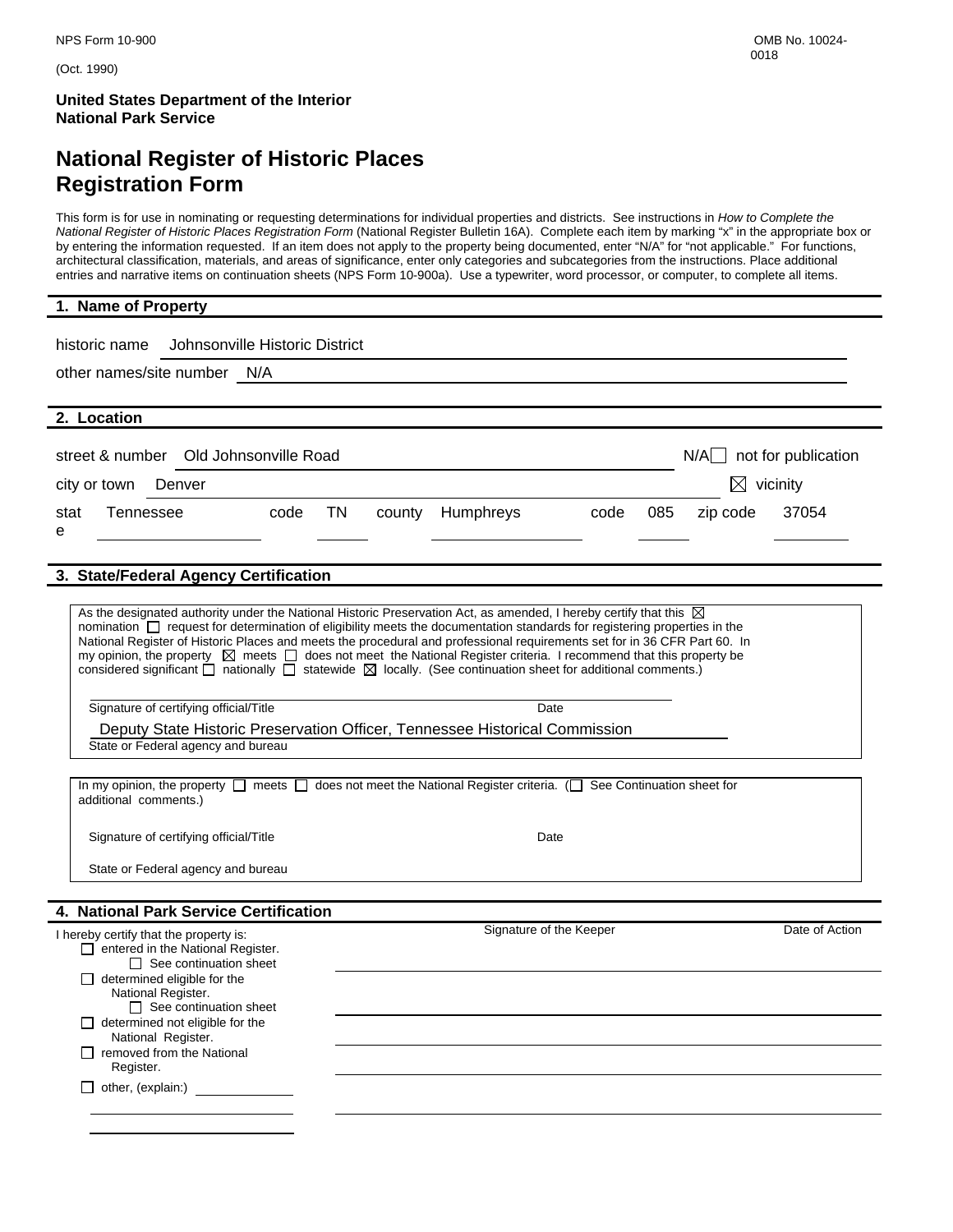| 5. Classification                                                                                                  |                                                       |                                                                                                      |                                                           |            |  |  |
|--------------------------------------------------------------------------------------------------------------------|-------------------------------------------------------|------------------------------------------------------------------------------------------------------|-----------------------------------------------------------|------------|--|--|
| <b>Ownership of Property</b><br>(Check as many boxes as<br>apply)                                                  | <b>Category of Property</b><br>(Check only one box)   | <b>Number of Resources within Property</b><br>(Do not include previously listed resources in count.) |                                                           |            |  |  |
| private<br>public-local                                                                                            | building(s)<br>district<br>IX                         | Contributing                                                                                         | Noncontributing                                           |            |  |  |
| public-State                                                                                                       | site                                                  |                                                                                                      | -1-                                                       | buildings  |  |  |
| public-Federal                                                                                                     | structure                                             | $-1-$                                                                                                | $-2-$                                                     | sites      |  |  |
|                                                                                                                    | object                                                | $-3-$                                                                                                | $-1-$                                                     | structures |  |  |
|                                                                                                                    |                                                       |                                                                                                      |                                                           | objects    |  |  |
|                                                                                                                    |                                                       | -4-                                                                                                  | $-4-$                                                     | Total      |  |  |
| Name of related multiple property listing<br>(Enter "N/A" if property is not part of a multiple property listing.) |                                                       | in the National Register                                                                             | <b>Number of Contributing resources previously listed</b> |            |  |  |
| American Civil War in Tennessee MPS                                                                                | Historic and Historic Archaeological Resources of the | 0                                                                                                    |                                                           |            |  |  |
|                                                                                                                    |                                                       |                                                                                                      |                                                           |            |  |  |
| 6. Function or Use                                                                                                 |                                                       |                                                                                                      |                                                           |            |  |  |
| <b>Historic Functions</b><br>(Enter categories from instructions)                                                  |                                                       | <b>Current Functions</b><br>(Enter categories from instructions)                                     |                                                           |            |  |  |
| DEFENSE: Military Facility/Fort                                                                                    |                                                       | <b>RECREATION AND CULTURE: Museum</b>                                                                |                                                           |            |  |  |
|                                                                                                                    |                                                       | State Park- in use                                                                                   |                                                           |            |  |  |
|                                                                                                                    |                                                       |                                                                                                      |                                                           |            |  |  |
|                                                                                                                    |                                                       |                                                                                                      |                                                           |            |  |  |
|                                                                                                                    |                                                       |                                                                                                      |                                                           |            |  |  |
|                                                                                                                    |                                                       |                                                                                                      |                                                           |            |  |  |
|                                                                                                                    |                                                       |                                                                                                      |                                                           |            |  |  |
|                                                                                                                    |                                                       |                                                                                                      |                                                           |            |  |  |
| 7. Description                                                                                                     |                                                       |                                                                                                      |                                                           |            |  |  |
| <b>Architectural Classification</b><br>(Enter categories from instructions)                                        |                                                       | <b>Materials</b><br>(Enter categories from instructions)                                             |                                                           |            |  |  |
| N/A                                                                                                                |                                                       | foundation Dirt; Stone                                                                               |                                                           |            |  |  |
|                                                                                                                    |                                                       | Dirt; Stone, Wood<br>walls                                                                           |                                                           |            |  |  |
|                                                                                                                    |                                                       | Rubber<br>roof                                                                                       |                                                           |            |  |  |
|                                                                                                                    |                                                       | Glass, Metal<br>other                                                                                |                                                           |            |  |  |
|                                                                                                                    |                                                       |                                                                                                      |                                                           |            |  |  |

#### **Narrative Description**

(Describe the historic and current condition of the property on one or more continuation sheets.)

See continuation sheets.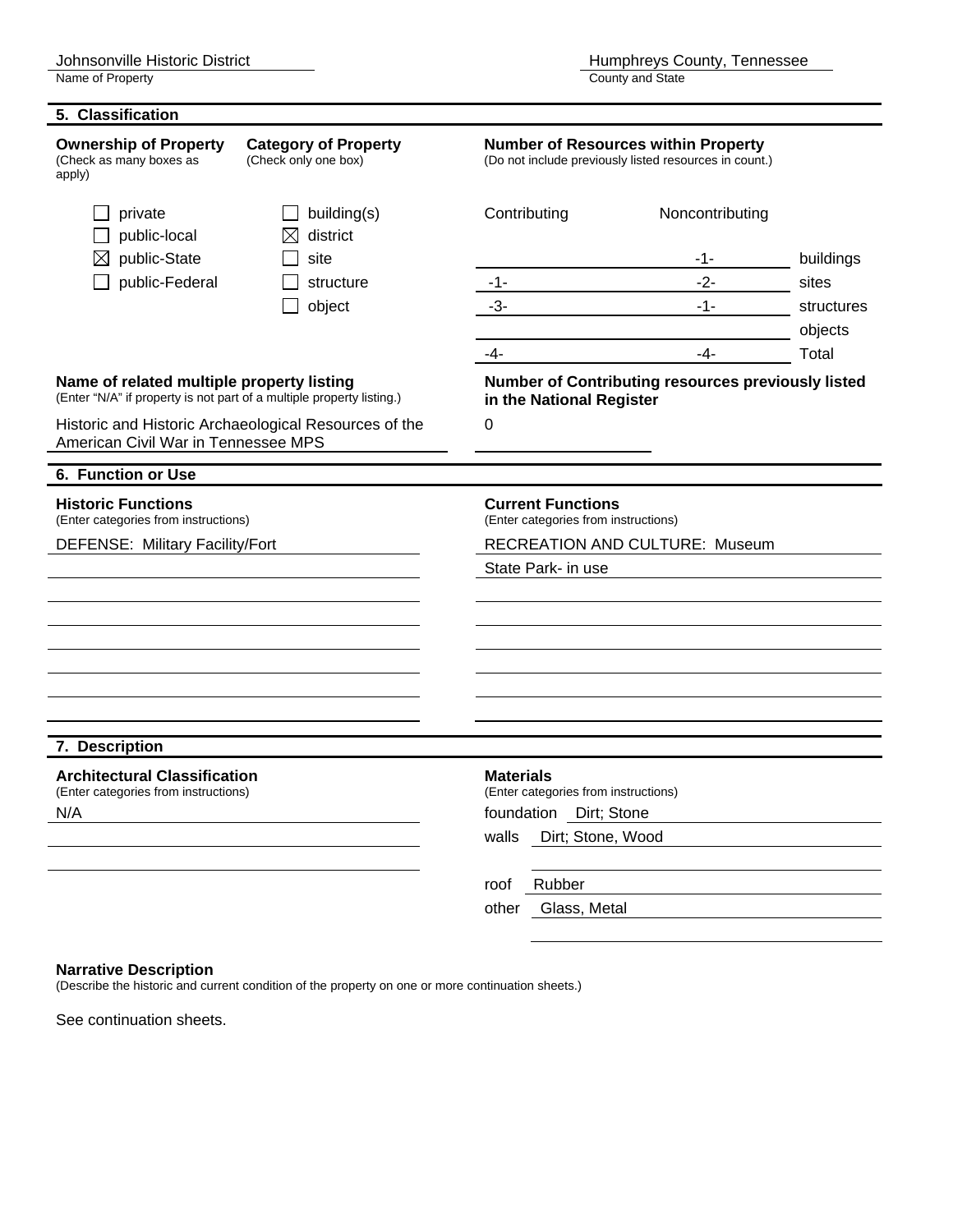#### **8. Statement of Significance**

# **Applicable National Register Criteria Areas of Significance**<br>(Mark "x" in one or more boxes for the criteria qualifying the property (Enter categories from instructions)

(Mark "x" in one or more boxes for the criteria qualifying the property for National Register listing.)

- $\boxtimes$  A Property is associated with events that have made a significant contribution to the broad patterns of MILITARY our history. ETHNIC HERITAGE: African American
- **B** Property is associated with the lives of persons significant in our past.

 **C** Property embodies the distinctive characteristics of a type, period, or method of construction or represents the work of a master, or possesses high artistic values, or represents a significant and distinguishable entity whose components lack **Period of Significance** individual distinction. 1863-1865

**D** Property has yielded, or is likely to yield, information important in prehistory or history.

#### **Criteria Considerations Significant Dates**

(Mark "x" in all the boxes that apply.) 1863-64

Property is:

- **A** owned by a religious institution or used for religious purposes.
- $\Box$  **B** removed from its original location.
- **C** moved from its original location.
- $\boxtimes$  **D** a cemetery. NA
- **E** a reconstructed building, object, or structure.
- $\Box$  **F** a commemorative property
- **G** less than 50 years of age or achieved significance Unknown/ U. S. Army within the past 50 years.

#### **Narrative Statement of Significance**

(Explain the significance of the property on one or more continuation sheets.)

#### **9. Major Bibliographical References**

#### **Bibliography**

(Cite the books, articles, and other sources used in preparing this form on one or more continuation sheets.)

#### **Previous documentation on file (NPS):** N/A **Primary location of additional data:**

- preliminary determination of individual listing (36  $\boxtimes$  State Historic Preservation Office<br>CFR 67) has been requested  $\boxtimes$  Other State Agency: TN State Pa
	- previously listed in the National Register  $\Box$  Federal Agency
- $\Box$  Previously determined eligible by the National  $\Box$  Local Government
- Register **Network Register** University
- designated a National Historic Landmark  $\Box$  Other
- recorded by Historic American Buildings Survey Name of repository: #
	- recorded by Historic American Engineering Record #

**Significant Person**<br>(Complete if Criterion B is marked)

N/A

# **Cultural Affiliation**

**Architect/Builder** 

- CFR 67) has been requested  $\boxtimes$  Other State Agency: TN State Parks
	-
	-
	-
	-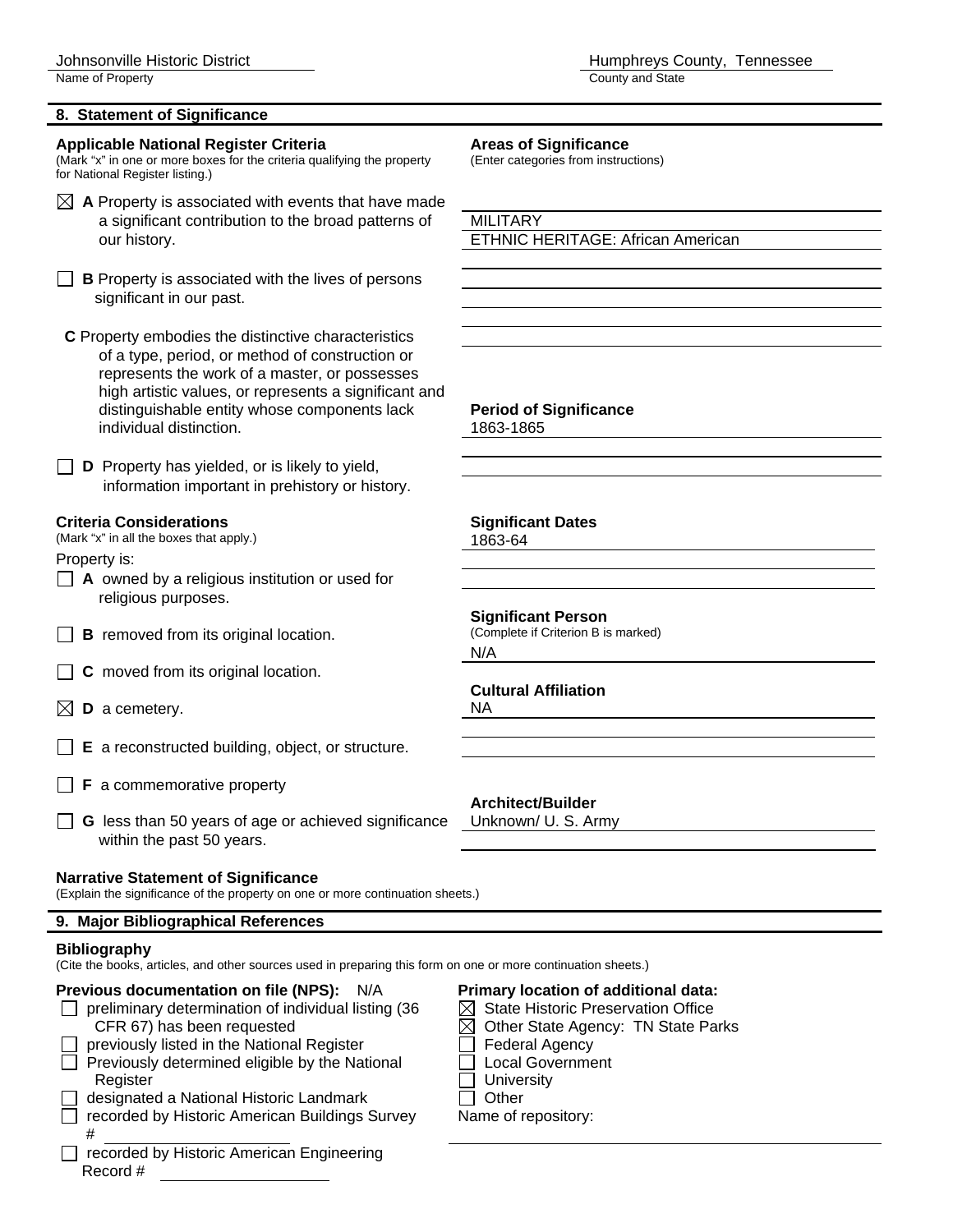Name of Property

| Humphreys County, Tennessee |  |
|-----------------------------|--|
| County and State            |  |

# **Acreage of Property**

| UTM References<br>(Place additional UTM references on a continuation sheet.)                                                                                                                                                                   | Johnsonville, TN, 30 SW |                         |                                               |          |  |  |
|------------------------------------------------------------------------------------------------------------------------------------------------------------------------------------------------------------------------------------------------|-------------------------|-------------------------|-----------------------------------------------|----------|--|--|
| Northing<br>Zone<br>Easting<br>2                                                                                                                                                                                                               |                         | 3<br>Zone<br>4          | Easting<br>See continuation sheet             | Northing |  |  |
| <b>Verbal Boundary Description</b><br>(Describe the boundaries of the property on a continuation sheet.)<br><b>Boundary Justification</b>                                                                                                      |                         |                         |                                               |          |  |  |
| (Explain why the boundaries were selected on a continuation sheet.)<br>11. Form Prepared By                                                                                                                                                    |                         |                         |                                               |          |  |  |
| Shayla Allison, Traci Nichols, Chris Armstrong, Sean Reines, Carroll Van West<br>name/title<br>Center for Historic Preservation<br>organization<br>Middle Tennessee State University-Box 80<br>street & number<br>Murfreesboro<br>city or town | state                   | date<br>telephone<br>ΤN | November 17, 2000<br>615-898-2947<br>zip code | 37132    |  |  |
| <b>Additional Documentation</b>                                                                                                                                                                                                                |                         |                         |                                               |          |  |  |

Submit the following items with the completed form:

#### **Continuation Sheets**

#### **Maps**

A **USGS map** (7.5 or 15 minute series) indicating the property's location

A **Sketch map** for historic districts and properties having large acreage or numerous resources.

#### **Photographs**

Representative **black and white photographs** of the property.

#### **Additional items**

(Check with the SHPO or FPO for any additional items.)

#### **Property Owner**

(Complete this item at the request of SHPO or FPO.)

name Tennessee State Parks, c/o Milton Hamilton, Jr., Commissioner, Dept. of Environment & Conservation

|                        | street & number L & C Tower 21 <sup>st</sup> floor |       |     | telephone      | 532-0001 |
|------------------------|----------------------------------------------------|-------|-----|----------------|----------|
| city or town Nashville |                                                    | state | TN. | zip code 37243 |          |

**Paperwork Reduction Act Statement:** This information is being collected for applications to the National Register of Historic Places to nominate properties for listing or determine eligibility for listing, to list properties, and to amend existing listing. Response to this request is required to obtain a benefit in accordance with the National Historic Preservation Act, as amended (16 U.S.C. 470 *et seq.*)

**Estimated Burden Statement:** Public reporting burden for this form is estimated to average 18.1 hours per response including time for reviewing instructions, gathering and maintaining data, and completing and reviewing the form. Direct comments regarding this burden estimate or any aspect of this form to the Chief, Administrative Services Division, National Park Service, P. O. Box 37127, Washington, DC 20013-7127; and the Office of Management and Budget, Paperwork Reductions Projects (1024-0018), Washington, DC 20303.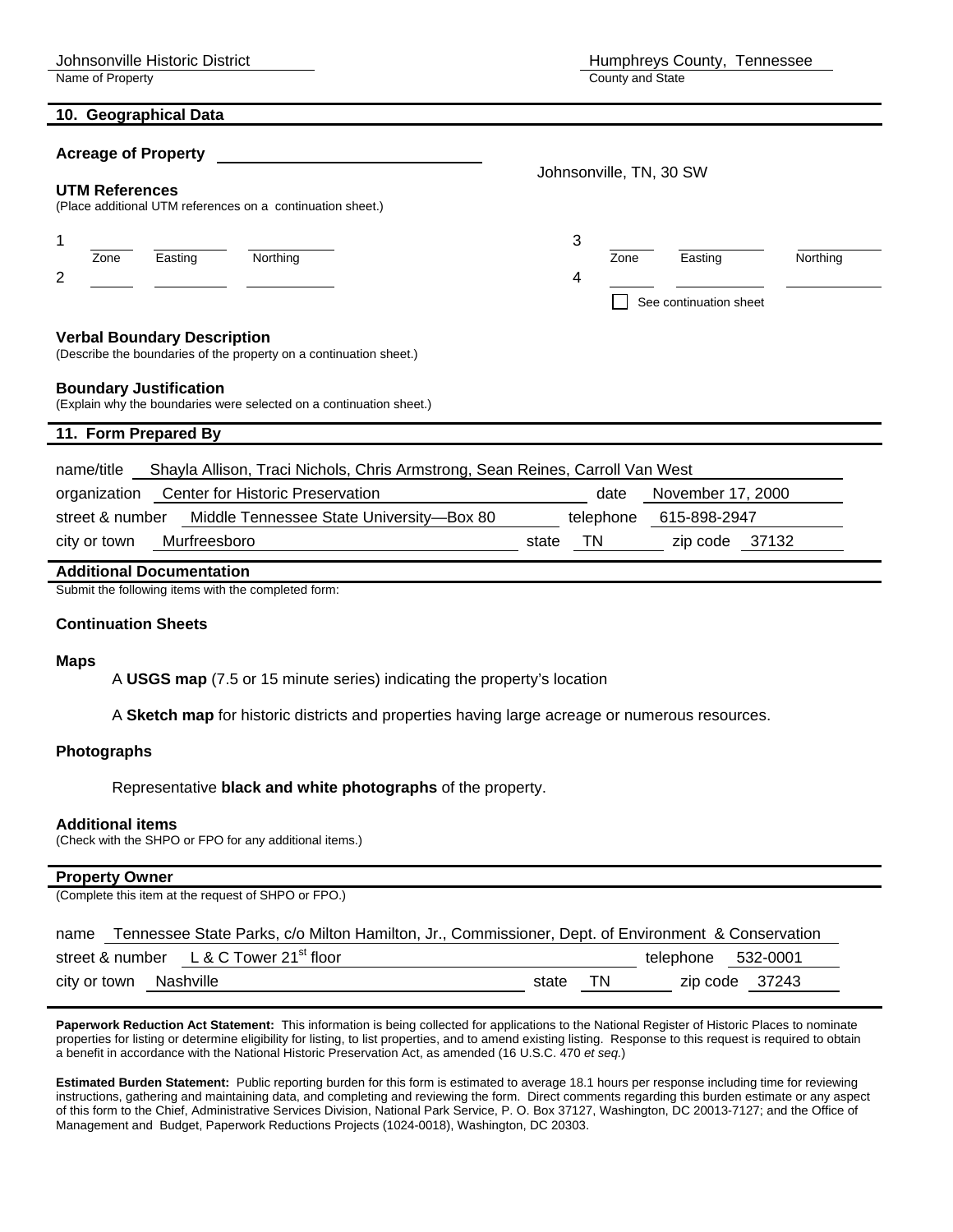# **National Register of Historic Places Continuation Sheet**

Section number 7 Page 1

 Johnsonville Historic District, Humphreys County, Tennessee

### **DESCRIPTION**

In 1969, the State of Tennessee acquired approximately 300 acres from the Tennessee Valley Authority (TVA) and created the Johnsonville State Historic Area, which opened in 1971. The historic area is on a tract of land lying in the Second Civil District of Humphreys County, State of Tennessee, on the southeast side of Kentucky Lake (the dammed Tennessee River), approximately one-half mile southwest of the mouth of the Trace Creek embayment. The park is located in a rural area, and large timber tracts predominate over the landscape preserving the integrity of the significant cultural resources. The park's land is concentrated along a narrow ridgeline with steep descending slopes. Kentucky Lake, created by TVA in the early 1940s, defines the western boundary of the park; Trace Creek, whose waters rose with the creation of the TVA reservoir, defines the northern boundary of the park. Unfortunately, waters from the TVA project covered the original townsite of Johnsonville, and led to the relocation of two white cemeteries to higher ground within the current park boundaries. The reservoir waters, however, did not impact the Civil War-era fortifications associated with Fort Johnson, since these were located on higher ground so to give the troops a better visual overview and defensive setting to protect the Federal base at Johnsonville. The nominated property, therefore, consists of the Upper Redoubt, the Lower Redoubt, the Upper rifle pits, and the Upper horse corral of Fort Johnson, associated sites that are connected by a historic foot trail which was initially developed during the Civil War, then cleared in circa 1960, and then improved by state park personnel in 1971. This roughly rectangular-shaped district ascends up the eastern ridge, from its lowest point of the Lower Redoubt, at the park's visitor's center, to the park's highest point at the Upper Redoubt.

1. Lower Redoubt, Fort Johnson (1863-1864)

Fort Johnson, a military occupation site and fortification constructed between 1863 and 1864, contained two redoubts overlooking the tracks of the Nashville and Northwestern Railroad and the Tennessee River. The Lower Redoubt (built between 1863-1864 by troops of the 12<sup>th</sup> and 13<sup>th</sup> United States Colored Troops and contraband labor) is oval in shape and measures approximately 210 feet by 100 feet. The redoubt conforms to the contour or topography of its hillside location. As pointed out by the Tennessee Historical Commission in its Multiple Property Submission for Historic and Archaeological Civil War Resources, "soldiers used picks and spades to build high earthen walls to provide protection from the enemy. These earthworks often were built five to six feet in height and reinforced with stones or logs. Interior ditches allowed soldiers to stand and be protected by the earthen walls while outer ditches made scaling the earthwork more difficult. Due to their exposure to the elements, all earthworks are likely to have eroded to some degree." This general description holds true for the Lower Redoubt, Fort Johnson. The redoubt retains much of its original form and plan, with its sally port being well defined. Its earthen walls are now approximately six feet in height and have not suffered significantly from erosion. The Lower Redoubt is a contributing structure to the Johnsonville Historic District (C).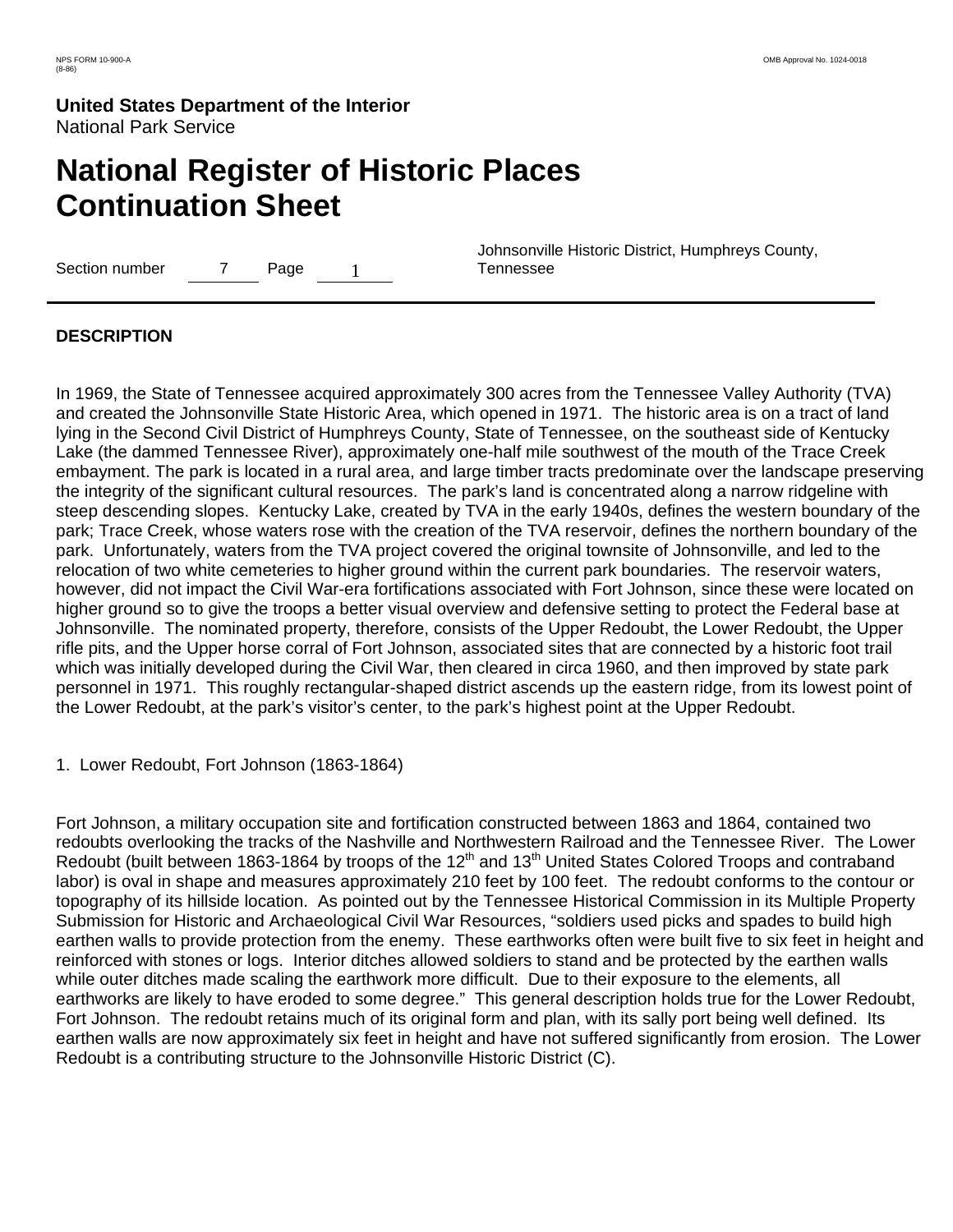# **National Register of Historic Places Continuation Sheet**

Section number  $7$  Page  $2$ 

 Johnsonville Historic District, Humphreys County, Tennessee

#### 2. Winfrey Cemetery (1942)

Located inside the Lower Redoubt, however, is the Winfrey Cemetery. It originally was located on a hill overlooking the old town of Johnsonville, the site of which was inundated by the waters of Kentucky Lake when the Tennessee Valley Authority closed Kentucky Dam in 1942. Prior to closing the dam, in 1941-42, TVA reinterred the graves from the Winfrey Cemetery to a new site within the Lower Redoubt. The agency marked the cemetery by placing four metal markers, in a rectangular shape, in the walls of the redoubt; these markers remain extant. The boundary markers designated "US-TVA Monument" are concrete monuments capped by bronze tablets imprinted with given coordinate numbers. TVA Land Map number 143-4, after the removal, lists 28 graves in the cemetery of which eleven contained markers. The cemetery has two fenced-in areas containing an unknown number of graves, but there are only three grave markers in the cemetery and two of the three are broken. There is an obelisk headstone monument for John T. Green, (Born Dec. 3, 1868, Died July 3, 1912), in the cemetery. Another monument is broken into three pieces and leaning against a tree for Ida and Jim Winfrey containing only one set of dates (Born 1851, Died 1888). The third monument is for Albert Alonso Winfrey (Born January 24 1871?, Died September 21, 1874), and it is positioned against a stump. An area confined by a wrought iron spike fence contains no headstones, but believed to hold three graves. There is also an area confined by a chain link fence believed to have graves but no headstones.

Since TVA reinterred the graves of the Winfrey Cemetery in 1941-1942, a time period outside of the period of significance of this nomination, Winfrey Cemetery is a non-contributing site. However, due to its small size and few intact headstones, the cemetery does not impact the overall integrity of the Lower Redoubt. (NC, outside of the period of significance)

3. Museum and Visitor Center (1987)

Adjacent to the north end of the Lower Redoubt, the museum is a semi-circular, contemporary structure built in 1987. The building has single light glass windows and wood panel walls that rest of a poured concrete foundation, which has been covered in part by hand-laid limestone rocks set in concrete. It has a flat rubber roof that is level with the top of the lower redoubt wall so to not distract from the resources. The cantilever roof projects horizontally beyond the wall supports where the roof is then supported by wood or metal beams. The Museum/Visitor Center is a non-contributing building is the Johnsonville Historic District. (NC, due to date of construction)

4. Foot Trail (circa 1864, 1960, 1971)

According to contemporary Civil War maps of Fort Johnson, soldiers constructed a trail (circa 1864) between the Lower and Upper Redoubts. A Boy Scout troop cleared the trail circa 1960 as part of a larger effort to build a sixmile hiking trail throughout the area, a project that Tennessee State Parks completed as part of its recreational development of the park in 1971. The trail is narrow, composed of dirt and rock, and does not intrude into the historic setting of the connected historic resources. However, due to its date of the park's improvements in 1971, the trail is a non-contributing structure to the Johnsonville Historic District. (NC, due to the date of construction)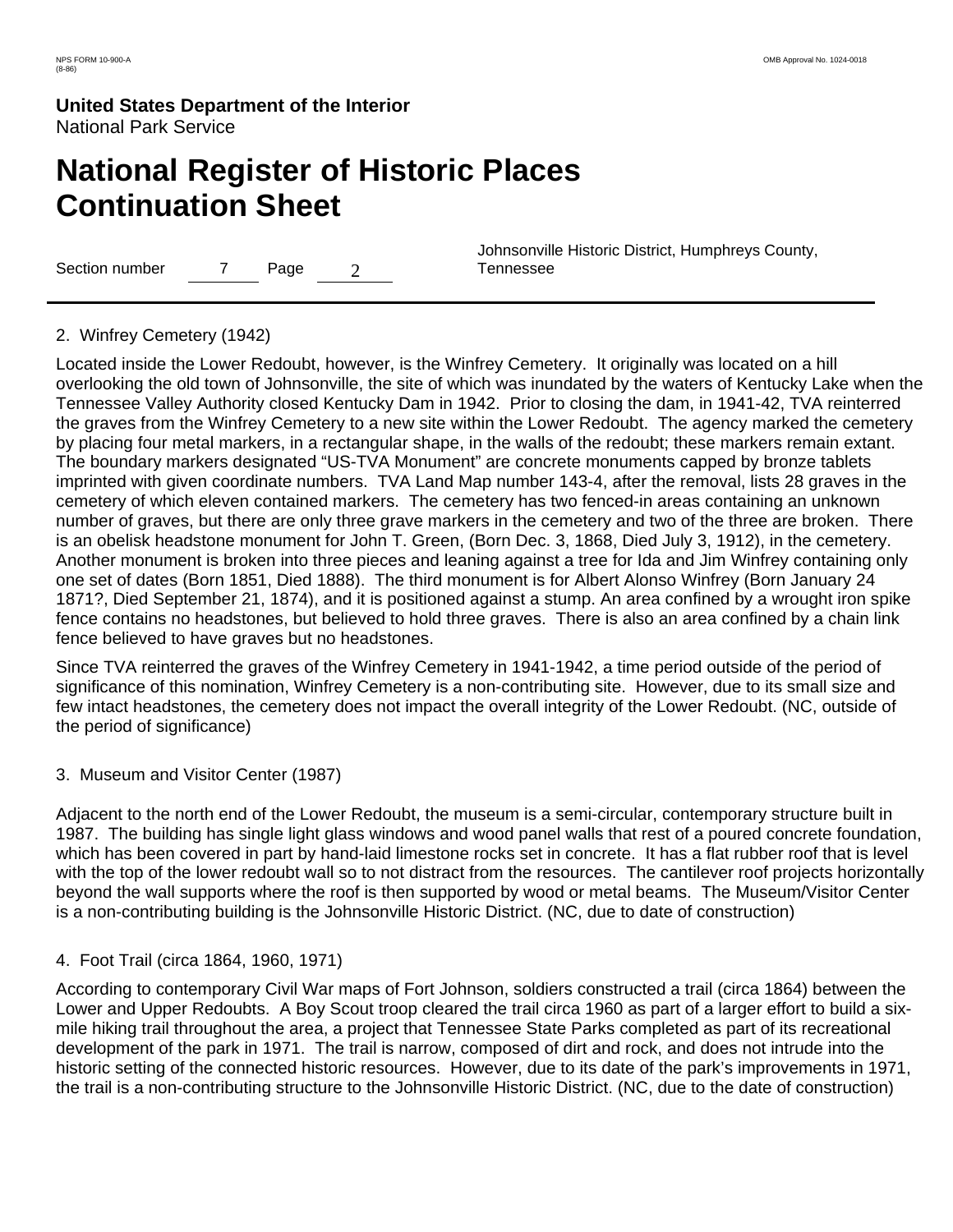# **National Register of Historic Places Continuation Sheet**

Section number 7 Page 3

 Johnsonville Historic District, Humphreys County, Tennessee

#### 5. Upper Redoubt, Fort Johnson (1864)

On a hilltop overlooking the river and railroad tracks was the Upper Redoubt, which conforms to the contour of the summit and takes on an enclosed shape or form. The Upper Redoubt was built following the Battle of Johnsonville by the 12<sup>th</sup> and 13<sup>th</sup> United States Colored Troops and contraband labor to strengthen further the defenses of Fort Johnson. It is circular in shape and measures approximately 255 feet by 120 feet, and it is approximately 12 to 15 feet in height. This redoubt retains much of its form and plan and its walls are well defined and have not suffered significantly from erosion. The Upper Redoubt is a contributing structure to the Johnsonville Historic District. (C)

#### 6. Horse Corral (1864)

As the Upper Redoubt was constructed, soldiers cleared an adjacent area for use as a horse corral. It is a flattened area that measures approximately 150 feet by 150 feet. It is a contributing site in the Johnsonville Historic District. (C)

#### 7. Rifle Pits (1864)

To the immediate south of the Upper Redoubt, and extending in a winding line on the west side of Redoubt Ridge Road for approximately 400 yards are rifle pits, dug out of the ground to a depth, at some areas today, of two feet. To the south of the redoubt and Crockett Cemetery are the best-preserved pits. Natural erosion has lessened slightly the original height, but no man-made development has disturbed them. The rifle pits are a contributing structure to the Johnsonville Historic District. (C)

Additional historic rifle pits are located in the middle of a recreational area to the east of Redoubt Ridge Road, across from Crockett Cemetery, but these are not included within the nominated boundaries. The setting of rifle pits on the east side of the road has been severely compromised by recreational development, i.e. picnic tables, restrooms, and playground equipment.

#### 8. Crockett Cemetery (1880-1949)

High on a ridge overlooking the Tennessee River, Crockett Cemetery is located adjacent to the Upper Redoubt and is immediately east of the upper rifle pits. The rifle pits, in fact, define the west, north, and south boundaries of the cemetery while the Redoubt Ridge Road defines the east boundary. Outside of the cemetery and rifle pits are a concrete picnic table (circa 1971) and a monument in honor of families buried in the cemetery, erected by the city of New Johnsonville in 1987. There are no modern intrusions inside the cemetery boundaries. A 1963 survey of the cemetery and its records by Mildred S. Gambill and Jill K. Garrett concluded that the cemetery then contained 100 unmarked graves. On March 20, 2000, there were 37 grave markers in the Crockett Cemetery. The oldest dated monument is for an "infant son" Lee dated 1880. The second oldest dated monument is for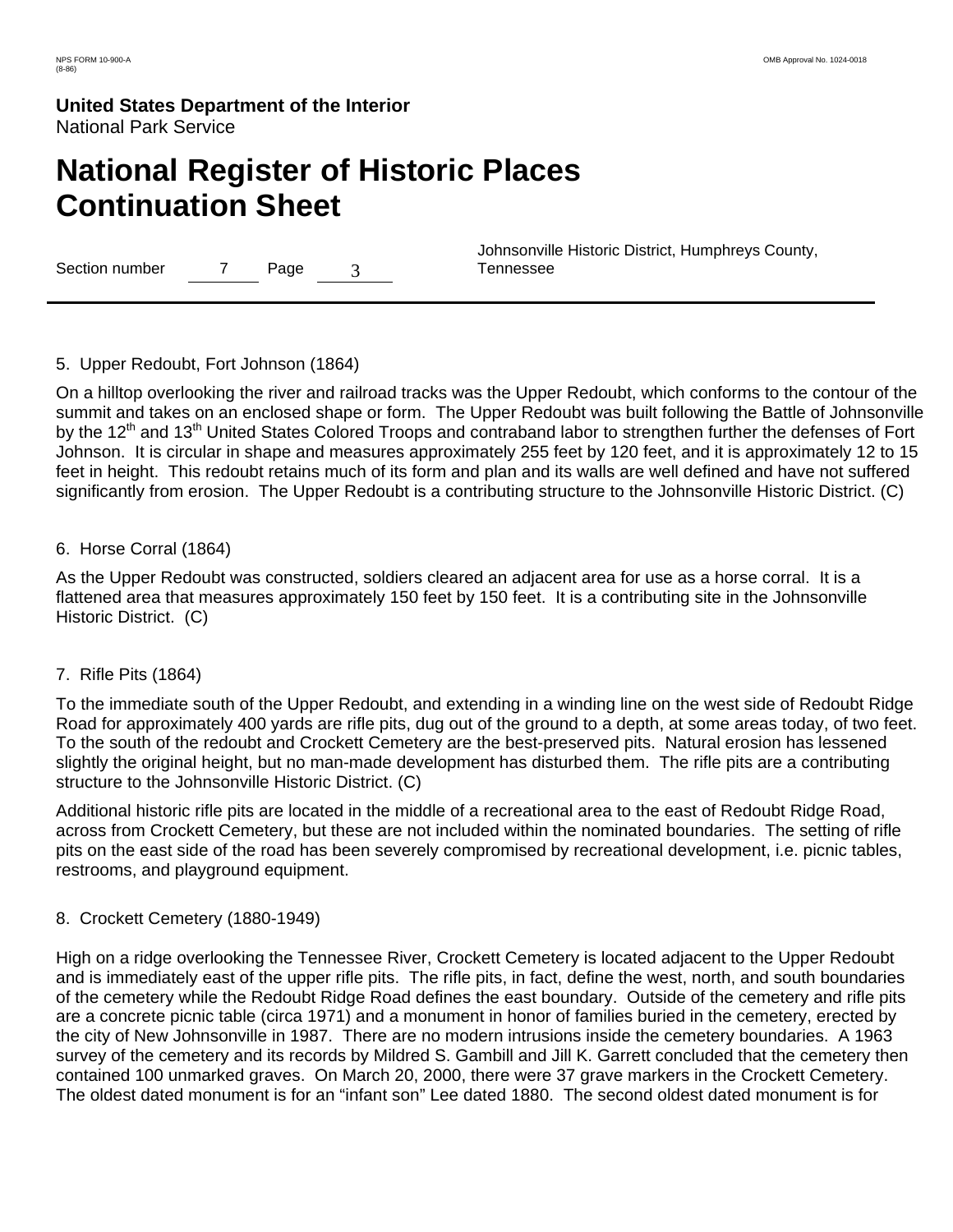# **National Register of Historic Places Continuation Sheet**

Section number 7 Page 4

 Johnsonville Historic District, Humphreys County, Tennessee

Martha Crockett, born 1824, died 1884. There are two stones which are illegible, (see figure), and they are believed by Head Ranger/ Interpreter Pete Rogers to be the oldest monuments. There is a large plot for the Elvington family with an unknown number of graves. There are 12 monuments with names and dates and two unmarked stones in an area designated for the Lee family.

While most of the markers are unadorned, six contain significant examples of late nineteenth and early twentieth century decorative carving:

 G. M. Lee: Born 1890- Died 1895 (Stone embossed with a finger pointing toward Heaven) Fred Odell Lee: Born 1891- Died 1892 (Stone embossed with a lamb) Elizabeth Lee: Born 1885- Died 1885 (Stone embossed with a dove) Charles Lee: Born 1883- Died 1884 (Stone embossed with a dove) Mary Jane and G.W. Russell Born 1836-Died 1911 and Born 1838-Died unlisted Andrew Jackson Parker Born 1889-Died 1920

All stones in the cemetery, with the exception of Warner E. Sharpe, Sr., Born 1885, Died 1974, are dated prior to 1950. However, since the dates for the cemetery are outside of the period of significance, the Crockett Cemetery is a non-contributing site in the Johnsonville Historic District. (NC, outside of period of significance)

According to the MPS registration requirements for Civil War era resources in Tennessee, earthworks—which is the best way to categorize the remaining resources of the rifle pits and upper and lower redoubts of Fort Johnson- meet registration requirements "if they possess sufficient character and integrity to retain their sense of time and place from their period of significance."

In the Johnsonville Historic District, the earthwork retains integrity of location since they are located in the place where they were originally built and utilized during the Civil War. They retain integrity of setting because the physical environment is largely intact. There are minimal intrusions into the earthworks, except for the historic late nineteenth and early twentieth century cemeteries. These cemeteries do not impact the overall integrity of the site. The Johnsonville Historic District retains integrity of feeling through its ability to convey a sense of time and place from its period of significance in the Civil War. Moreover, the redoubts and rifle pits retain integrity of design since the essential outline and design of the earthwork is present. Despite natural erosion, the redoubts are well defined. Finally the resources retain integrity of materials and workmanship because they display their original construction materials of earth and display their overall form and plan.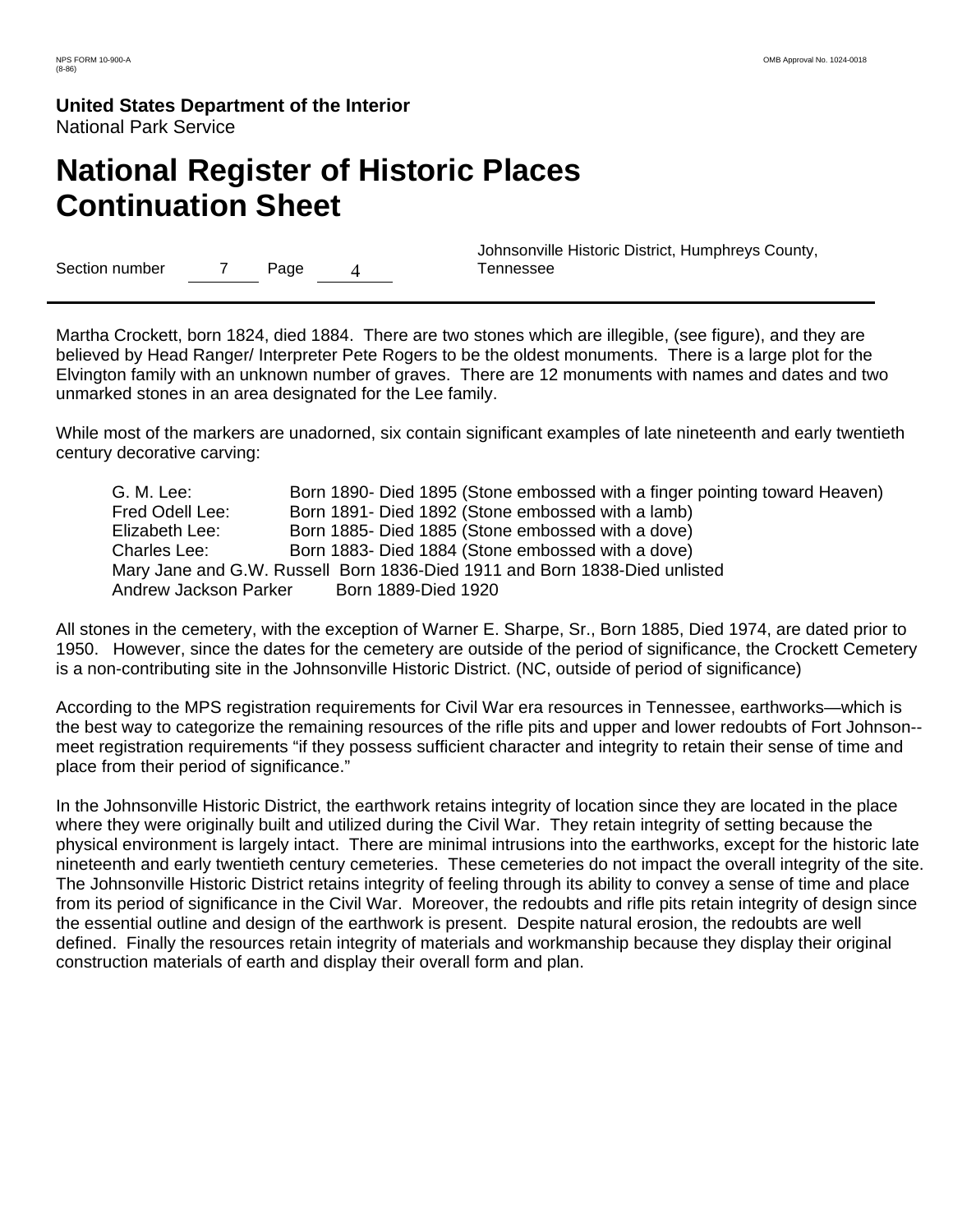# **National Register of Historic Places Continuation Sheet**

Section number 8 Page 5

 Johnsonville Historic District, Humphreys County, Tennessee

### **STATEMENT OF SIGNIFICANCE**

The Johnsonville Historic District near the village of Denver in Humphreys County, Tennessee, is eligible for inclusion in the National Register of Historic Places under Criterion A for its local significance in American Civil War military history and its association with African-American ethnic heritage during the Civil War. Johnsonville was a strategically important Union river-rail supply depot and distribution center located on the east bank of the Tennessee River at the western terminus of the Nashville and Northwestern Railroad**.** The town and its defensive fortifications were the site of a Civil War battle on November 4-5, 1864. On November 4, about three thousand Confederate dismounted cavalry and artillery under General Nathan Bedford Forrest attacked and laid siege to a Union Army of the Cumberland garrison consisting of combined land and naval forces numbering about two thousand. The land forces under Colonel Charles R. Thompson included several hundred black troops from various United States Colored Troop (USCT) units.<sup>1</sup> Union manpower losses totaled a mere eight casualties while Confederate casualties numbered eleven. However, Forrest's raid on Johnsonville caused the destruction of four United States Navy "tinclad" gunboats, numerous transports and barges, supplies and war materiel, and many of the depot buildings. Although Forrest's tactical victory at Johnsonville disrupted Union operations and communications in Tennessee for several weeks, it ultimately had no affect on the outcome of the war.<sup>2</sup> Despite the Union setback here, the USCT soldiers stationed in and around an earthen redoubt known as Fort Johnson could take pride in their efforts to defend the depot. Union Colonel Reuben D. Mussey, commander of the 100<sup>th</sup> United States Colored Troops (USCT) attested to the fine performance and conduct of the black troops during the battle, and reported that the affair at Johnsonville "has gained credit for the colored troops."<sup>3</sup>

Contributing resources related to the military activity during the Civil War within the Johnsonville Historic District include the extant remains of Fort Johnson, consisting of two large earthen redoubts, a horse corral, and rifle pits. These sites and structures are also significant for their association with USCT soldiers who helped construct and garrison them before, during, and after the battle. The two redoubts are referred to today by Johnsonville State Historic Area as "Lower Redoubt" and "Upper Redoubt."<sup>4</sup> The Lower Redoubt is situated on a ridge directly behind and above where the supply depot warehouses were located. Portions of the 13<sup>th</sup> USCT under Colonel John A. Hottenstein constructed the Lower Redoubt between May and the first week of November 1864 after completion of the Nashville and Northwestern Railroad from Kingston Springs in Cheatham County to Johnsonville.<sup>5</sup> This redoubt and its system of rifle pit entrenchments was the one manned by both black and white infantry and artillery units and placed under siege during the Battle of Johnsonville. $6$ 

Immediately after the battle, Union General John M. Schofield assigned two brigades from his XXIII Corps, ordered to Johnsonville to reinforce Thompson, to construct a second and much larger earthen redoubt with a supporting system of rifle pits. Constructed from November 5 to November 24, 1864, the Upper Redoubt was placed on the heights south of and overlooking the supply depot to guard against future attacks on Johnsonville from the land side. As its contemporary name suggests, the Upper Redoubt is at a higher elevation than the Lower Redoubt.<sup>7</sup> By the end of November 1864, Thompson ordered all black regiments in Northern Alabama and Middle Tennessee, including those stationed at Johnsonville, to Nashville to counter General John Bell Hood's invasion of Middle Tennessee.<sup>8</sup> After Hood's defeat, the Second Colored Brigade commanded by Colonel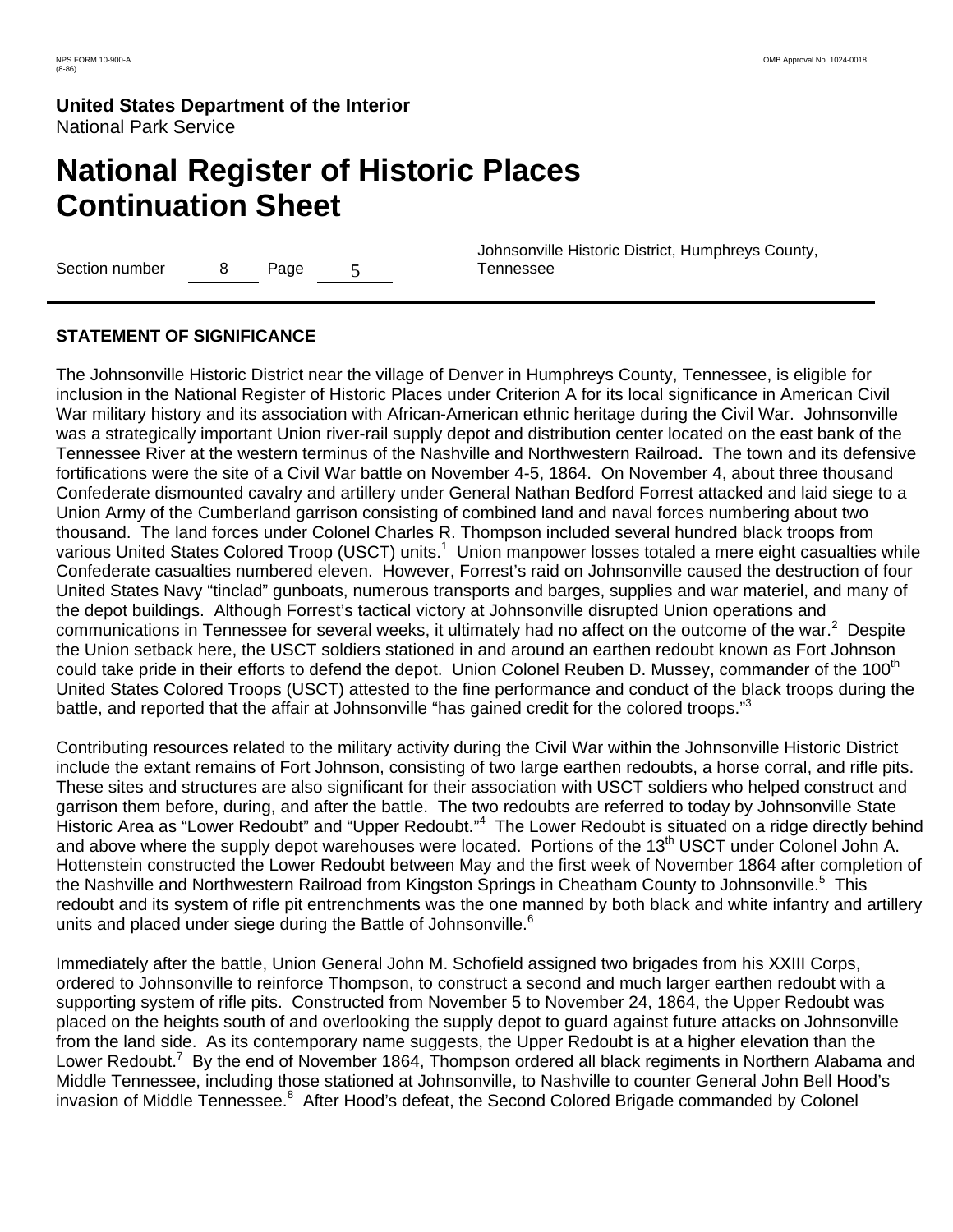# **National Register of Historic Places Continuation Sheet**

Section number 8 Page 6

 Johnsonville Historic District, Humphreys County, Tennessee

Thompson and consisting of the 12<sup>th</sup>, 13<sup>th</sup>, and 100<sup>th</sup> USCT was ordered back to the fort. Portions of the 13<sup>th</sup> occupied Fort Johnson until the end of the war.<sup>9</sup>

Earthworks were constructed in association with offensive and defensive operations throughout Tennessee during the Civil War. Many of these were built and garrisoned by both armies to protect important supply, transportation, and communication lines from enemy attack. Often, they were situated adjacent to railroad lines for the defense of important towns, depots, and bridge crossings along them. Redoubts such as Fort Johnson were often relatively small, detached works used to fortify hilltops and strengthen main lines.<sup>10</sup> Fort Johnson's position atop a hill overlooking the Nashville and Northwestern Railroad and supply depot at Johnsonville provided an ideal location for Union troops to guard and defend this important point

During the first two years of the war, the Nashville and Northwestern Railroad line only ran from Nashville to Kingston Springs, a distance of about twenty-five miles. Because the line did not extend to the Tennessee River, it was considered to be of little military importance. The fall of Forts Henry (NR 10/10/1975) and Donelson (NR 10/15/1966), and subsequent capture of Nashville in late February 1862 brought Federal forces into Middle Tennessee. Nashville subsequently became the headquarters for Union armies in the Western Theatre and the main hub for troop and supply movements through Tennessee. In summer 1862, efforts to re-supply Nashville via the Cumberland River were hampered by low water. Union authorities determined that a rail link from the Tennessee River to Nashville would be necessary to alleviate this recurring problem. This line, they envisioned, would provide the army with a dependable port that could receive shipments of supplies by boat up Tennessee River from the Ohio River Valley year-round and distribute them by rail to Nashville. On January 27, 1863, in accordance with an order from General William S. Rosecrans, commander of the Nashville-based Department of the Cumberland, work began on extending the Nashville and Northwestern Railroad westward from Kingston Springs to Lucas Landing. The project was completed by May 10, 1864. On May 19, Tennessee Military Governor Andrew Johnson and other Union army dignitaries journeyed from Nashville to Lucas Landing in Humphries County to dedicate the newly completed railroad line. During his dedication speech, Johnson allegedly renamed the town "Johnsonville."<sup>11</sup>

The Nashville and Northwestern Railroad extension project became the top Union priority in Middle Tennessee, and a ready source of labor was needed to complete it. In 1862 and early 1863, wartime military activity and Union occupation had hastened the demise of slavery in Tennessee. Thousands of slaves fled the countryside and sought safety within Union lines and occupied towns as contrabands. Free blacks, as well as former slaves who had fled their masters and sought freedom in Union-occupied Nashville, were forced into service by the Federal army as laborers. They were ordered to undertake the majority of the construction work necessary to complete the line to Johnsonville and were organized into a series of labor battalions for this and other projects in Middle Tennessee. The blacks quickly illustrated that they could function effectively in disciplined units. Against the protests of Governor Johnson, who preferred they be utilized mainly as laborers, the War Department authorized the large-scale recruitment of blacks into the Union army. By October 1863, the recruitment of exslaves in Tennessee was the primary responsibility of the Bureau of United States Colored Troops, which had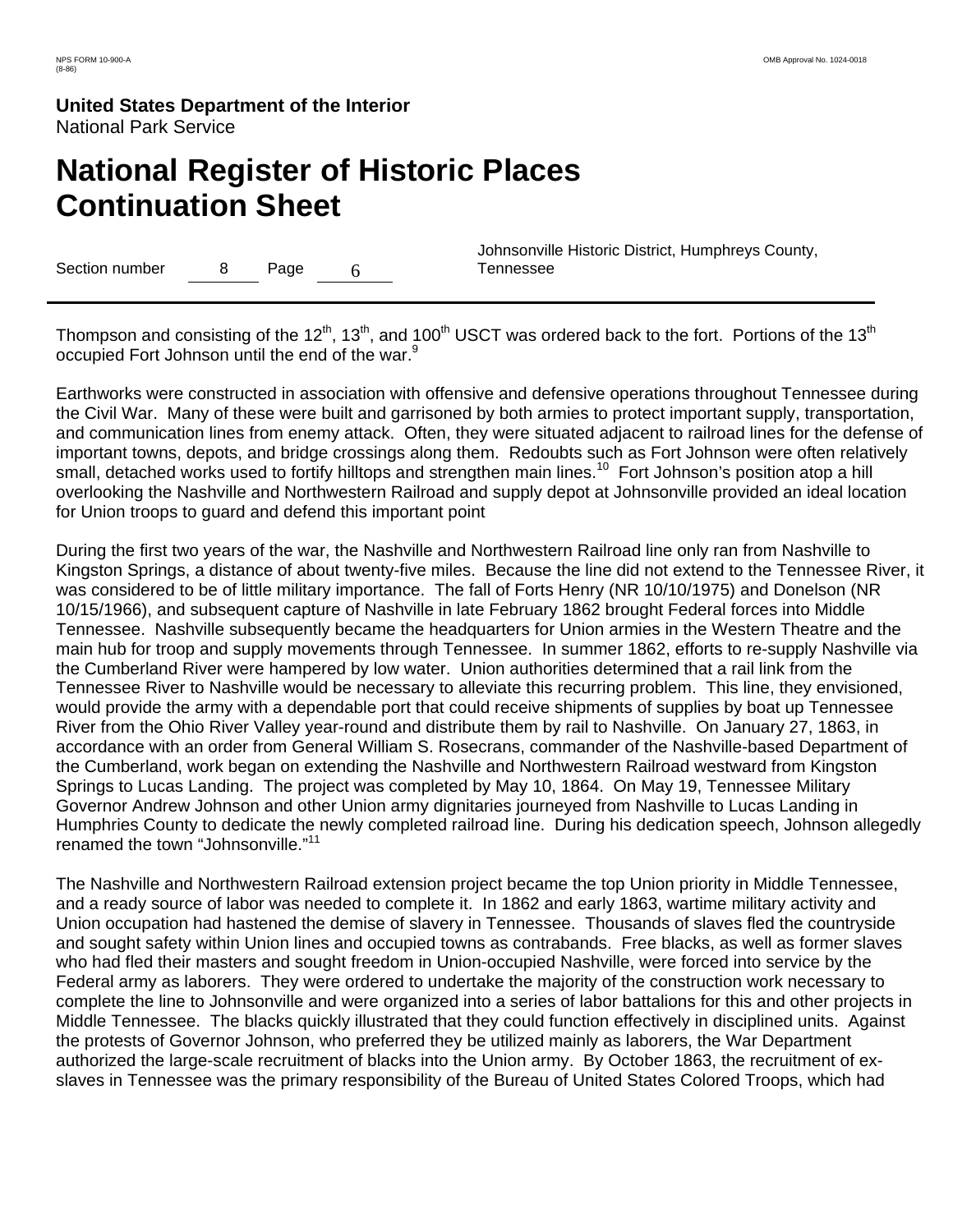# **National Register of Historic Places Continuation Sheet**

Section number 8 Page 7

 Johnsonville Historic District, Humphreys County, Tennessee

opened an office at 38 Cedar Street in Nashville on September 10 of that year. Many of these ex-slaves came from Nashville contraband camps and saw military service as a way to gain and ensure permanent freedom.<sup>12</sup>

Organization and enlistment of USCT regiments from labor battalions proceeded rapidly after October 1863 and several of these units continued to work on the Nashville and Northwestern Railroad. The task of completing the line went to the 12<sup>th</sup> and 13<sup>th</sup> USCT. The 12<sup>th</sup> was organized in Nashville in July and August 1863, and commanded by Colonel Charles R. Thompson. Formed at Nashville on November 19,1863, the 13<sup>th</sup> USCT was commanded by Colonel John A. Hottenstein. On November 3, 1863, the 12<sup>th</sup> USCT reported to Union Army of the Cumberland Brigadier General Alvan C. Gillem for duty on the Nashville and Northwestern Railroad. From November 1863 until they were relieved on April 23, 1864, an average of two hundred men at a time from this regiment worked on the project. The 13<sup>th</sup> USCT labored on the line from November 19 to May 10, 1864, and furnished an average of five hundred men as construction workers during this period.<sup>13</sup> Both regiments raised the roadbed and laid the track through Humphreys County in the winter and spring of 1864. Despite continual harassment from Confederate guerrillas, they completed the rail extension to Johnsonville quickly. These black soldier-laborers had the additional task of building the warehouses, barracks, rail station, fortifications, and other facilities at Johnsonville.<sup>14</sup> Between 5,000 and 7,300 blacks were estimated to have worked on the Nashville and Northwestern Railroad project.<sup>15</sup>

In addition to building the Nashville and Northwestern Railroad from Kingston Springs to Johnsonville, black troops were primarily used to guard it. After completion of the line, the 12<sup>th</sup> USCT guarded the trestles, bridges, and blockhouses along it. Consequently, the regiment's headquarters shifted up and down the line between Kingston Springs and Johnsonville. On August 1, 1864, Colonel Thompson assumed command of all troops assigned to duty along the rail line and made his headquarters at Johnsonville.<sup>16</sup> The 13<sup>th</sup> USCT under Colonel Hottenstein guarded Johnsonville, Waverly, and other key points along the line between May and December 1864, and again from mid-January 1865 to the end of the war.<sup>17</sup> Other USCT units that guarded the Nashville and Northwestern Railroad before and after the Battle of Johnsonville included portions of the 40<sup>th</sup> USCT (August-October 1864) and 100<sup>th</sup> USCT. White units such as the 8<sup>th</sup> Iowa Cavalry and 1<sup>st</sup> Kansas Battery also served with blacks in this capacity.<sup>18</sup>

Building and garrisoning fortifications were two other tasks commonly performed by black soldiers in Tennessee and elsewhere.<sup>19</sup> The trestles and bridges along the Nashville and Northwestern Railroad were primary targets of Confederate cavalry and guerrilla raiders. A network of field fortifications was needed to defend the line. Blacks helped construct and occupy many of these, including the earthen redoubts and rifle pits at Johnsonville.<sup>20</sup>

On September 25, 1864, portions of the 13<sup>th</sup> USCT stationed at Johnsonville repulsed a Confederate guerrilla attack on that place. According to Bobby L. Lovett, members of the 13<sup>th</sup> USCT had been in the process of erecting fortifications around the [Johnsonville supply] depot since July 21, 1864."<sup>21</sup> The "Record of Events" for the 13<sup>th</sup> USCT specifically lists Company G as being assigned the duty of building fortifications at Johnsonville from July 10 to August 27, 1864.<sup>22</sup> The fortifications referred to by the Record of Events are those comprising the Lower Redoubt. The Record of Events also indicated that Companies A, D, F, H, and I were summoned to Johnsonville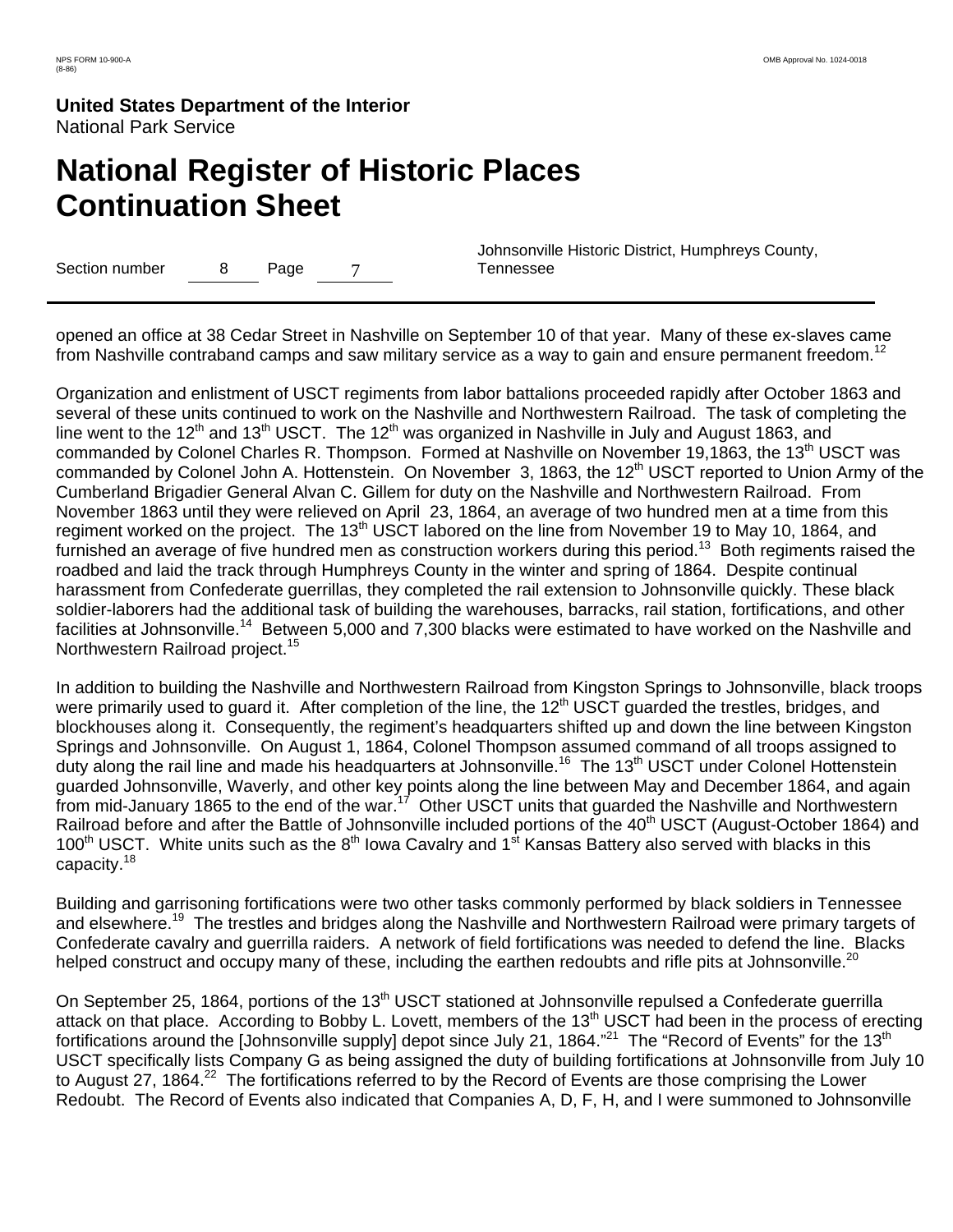# **National Register of Historic Places Continuation Sheet**

Section number 8 Page 8

 Johnsonville Historic District, Humphreys County, Tennessee

in July 1864 from various points along the Nashville and Northwestern Railroad. They remained here through August, indicating that they likely aided Company G in constructing and garrisoning the Lower Redoubt. Companies B, C, E, and K of the 13<sup>th</sup> USCT were stationed at Johnsonville from May to August 1864. In May, all four are listed as being at "Camp Hottenstein," so named for the regimental commander. Much of the 13<sup>th</sup> remained concentrated at Johnsonville until mid-October when they were directed by Special Orders No. 19 to guard a twenty-mile stretch of the Nashville and Northwestern Railroad from Johnsonville eastward. This order referred to Johnsonville as the headquarters for troops along the railroad.<sup>23</sup> That same month, in accordance with Special Orders No. 14, Company I of the 12<sup>th</sup> USCT under Captain Ancil M. Bowdle was detached to Johnsonville for provost guard service and remained here through November.<sup>24</sup>

Black troops occupied the "Lower Redoubt" at Fort Johnson on the eve of and during the Battle of Johnsonville. On October 16, 1864, Forrest embarked on his last independent raid of the war from Corinth, Mississippi. His intentions were to sever Sherman's supply and communications line to Georgia and the Carolinas, delay the concentration of Union troops and supplies at Nashville, and support Hood's advance into Middle Tennessee. By late October, Union authorities realized that his primary target was Johnsonville. Union Captain and Assistant Quartermaster Henry Howland reported that the 1<sup>st</sup> Kansas Battery, seven hundred men from the 43<sup>rd</sup> Wisconsin Infantry Regiment (white), and one company of the 12<sup>th</sup> USCT occupied Fort Johnson as of October 31 under the overall command of Colonel Thompson. That same day, Colonel Thompson summoned all available reinforcements to Johnsonville from points along the Nashville and Northwestern Railroad to counter Forrest's threat. About five hundred men from the  $12<sup>th</sup>$ ,  $13<sup>th</sup>$ , and  $100<sup>th</sup>$  USCT then proceeded to Johnsonville, and arrived there between November 1 and 3.<sup>25</sup> About the same time, Battery A of the Second United States Colored Light Artillery (USCLA) commanded by Captain Josiah V. Meigs accompanied forces of volunteer Quartermaster Corps under Colonel J.C. Peterson from Nashville to Johnsonville. In the days leading up to the battle, these forces, about five hundred citizens and quartermaster employees pressed into service by Howland and Peterson, and twenty members of the Eleventh Tennessee Cavalry, worked to strengthen the existing redoubt in preparation for battle. This collective mixture of white and black units constituted the entire Union garrison present during the Battle of Johnsonville.<sup>26</sup>

Prior to the battle, a portion of Forrest's command, under Brig. Gen. Abraham Buford, had already met with considerable success in a raid at Fort Heiman thirty miles north (downriver) from Johnsonville. Buford's command was able to capture three supply-laden Union steamers, the *Mazepa, Venus, and the J.W. Cheeseman* and a tinclad (lightly armored) gunboat, the *USS Undine*, on October 29-30. *The Undine* was a large boat armed with eight 24-pounder brass howitzers and Forrest planned to use the *Undine's* firepower in his attack on Johnsonville. Forrest himself arrived on October 31 and pressed some of his cavalrymen into service to operate the *Undine* and the captured transport *Venus* to create his own navy of "horse marines." The transport *Venus* was armed with the two 20-pounder Parrot guns and was to accompany the *Undine* down the river.

By the time Forrest's boats and ground forces started for Johnsonville on November 1, word of Forrest's presence had reached the Federal army and navy commanders at Paducah, Kentucky. Six gunboats started upstream for Johnsonville, but two gunboats that were already at Johnsonville (*Tawah, Key West*) intercepted Forrest's navy on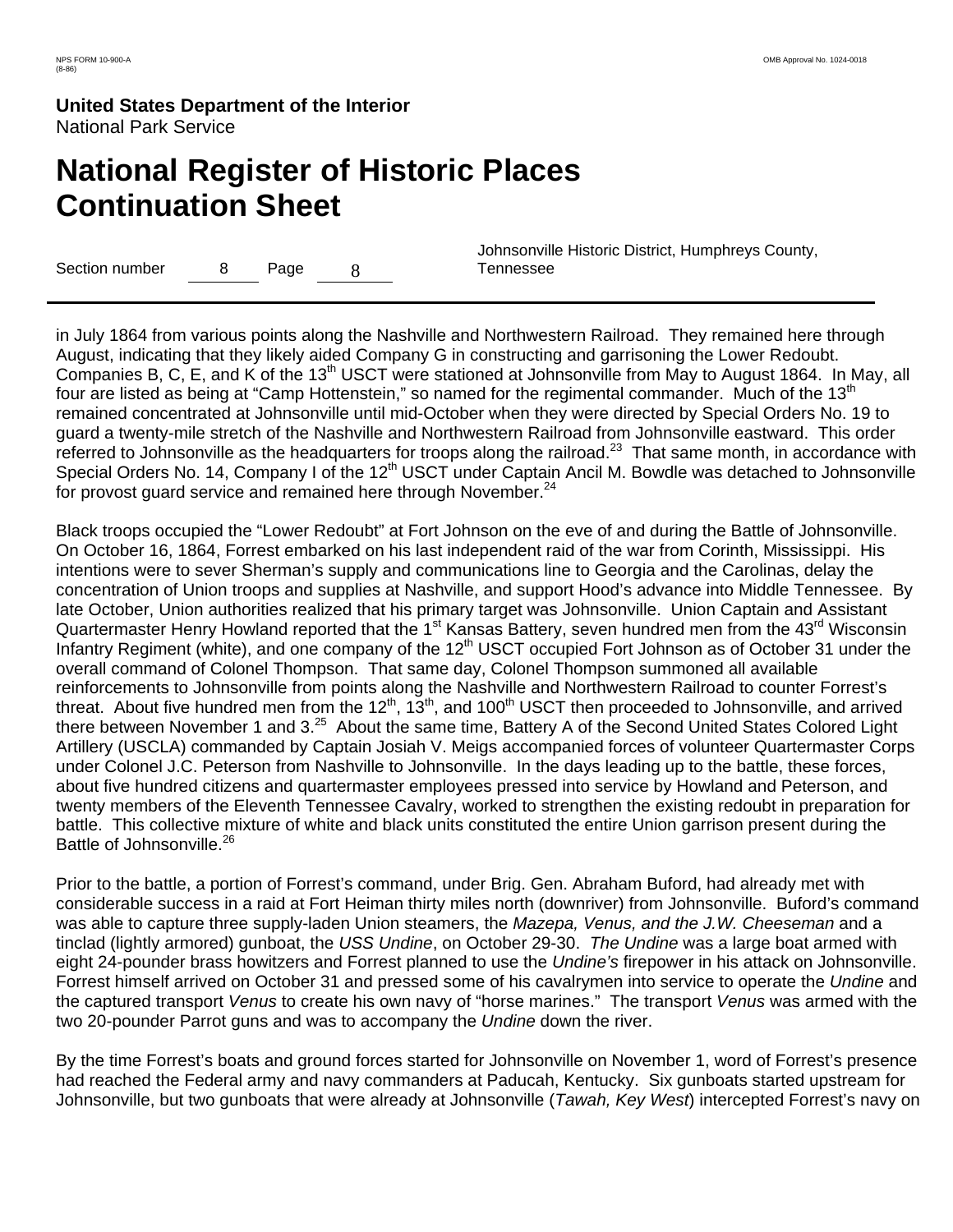# **National Register of Historic Places Continuation Sheet**

Section number 8 Page 9

 Johnsonville Historic District, Humphreys County, Tennessee

November 2. As the *Venus* rounded a bend, she found herself facing the Federal gunboats *Tawah* and *Key West*. The gunboats attacked at once, and quickly damaged the *Venus* and forced her to shore where the Confederates abandoned her. The Federals were able to board the *Venus* and recapture the ship. One of the prizes captured aboard the ship were the two 20-pound Parrot guns placed on board by Forrest. These cannons were taken to Johnsonville and added to the depot's defenses.

At noon on November 3, the *Undine*, supported by Forrest's land forces, made an appearance alongside Reynoldsburg Island, less than four miles north of Johnsonville. They attempted to lure the Federal gunboats into the range of land batteries several times that day, but the Federal commander refused to take the bait. When Forrest realized that his opponent would not be lured into trap, he moved his land forces to a point directly across from Johnsonville. Forrest and his chief artillerist, Captain Morton, placed their artillery across from the depot. Their work was done so covertly during the evening that the Federals across the river had no idea that Confederate cannon were facing them.

Forrest's main concern was the placement of his artillery on the west bank of the Tennessee River, above and below Johnsonville. The town and depot, on the river's east bank, contained two wharves, rail sidings, warehouses, and Fort Johnson. Besides, the two gunboats engaged on November 3, a third was docked at Johnsonville along with 11 transport steamers and 18 barges. The 1<sup>st</sup> Kansas Battery, the 443<sup>rd</sup> Wisconsin, portions of three regiments of USCTs, and armed quartermaster employees and 20 troopers from the 11<sup>th</sup> Tennessee Cavalry made up the garrison.

In the morning of November 4, the *Undine* inadvertently created a diversion for the repositioning of some of the Confederate guns by again challenging the *Key West* and the *Tawah*, reinforced by a third tinclad, the *USS Elfin*. The gunboats from Johnsonville were joined at this time by a group of six gunboats from Paducah. The Confederates "horse marines" put up a determined fight but were overwhelmed by the firepower of the nine Union tinclads. Captain Gracy, the commander of the *Undine* ran the ship aground and instructed his men to abandon ship after they had set her afire. At 2 p.m. on November 4, Forrest's well-placed artillery commenced firing on the Federal vessels, Fort Johnson, and the dock facilities. The Federal garrison was not aware that Forrest was in the area and was going about their normal routine.

On the morning of November 4, the artillery and part of the infantry were posted in and around the Lower Redoubt fortifications. The remaining infantry occupied the supporting rifle pits "that had been thrown up on the flat north of the railroad" in anticipation of Confederate cavalry charges.<sup>27</sup> Thompson also armed the five hundred quartermaster employees and placed them in the entrenchments. Except for the 1<sup>st</sup> Kansas Battery, none of these troops had ever been under fire. The black troops here "were the only ones that were drilled."<sup>28</sup> Despite their lack of combat experience, the black troops manning Fort Johnson performed well. According to Colonel Reuben D. Mussey of the 100<sup>th</sup> USCT several eyewitnesses to the affair commented on their excellent showing. Meigs' Battery forced a Confederate battery placed across the river to change its location several times, and dismounted one of its guns. Under heavy shelling, the men of Meigs' Battery "stood their ground well." Armed with the Enfield rifle, portions of the 13<sup>th</sup> USCT positioned on the riverbank as sharpshooters "did good execution."<sup>29</sup> The three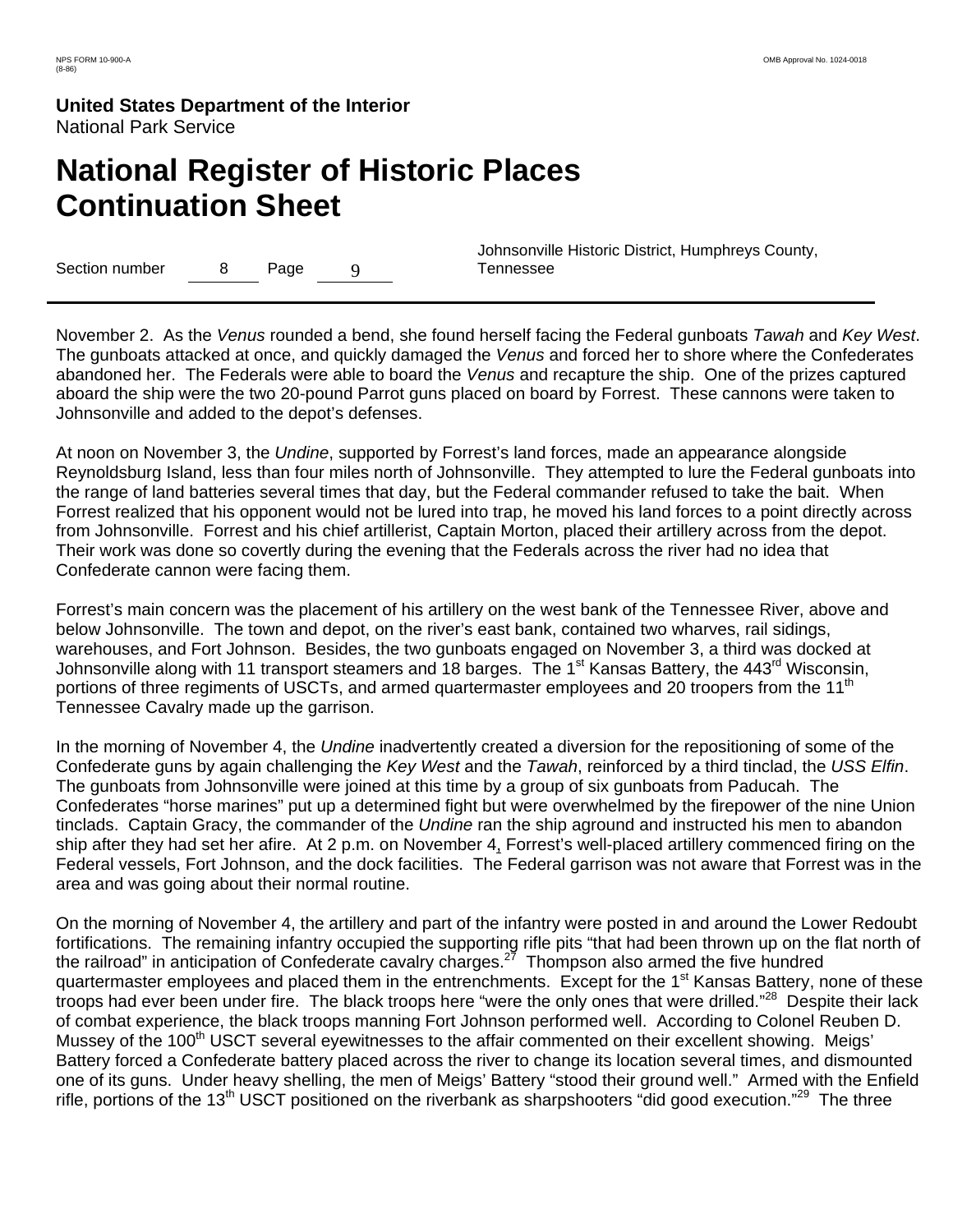# **National Register of Historic Places Continuation Sheet**

Section number 8 Page 10

 Johnsonville Historic District, Humphreys County, Tennessee

tinclads received damaging hits and the Federal navy commander scuttled his boats, for which he was later criticized. The six gunboats that had steamed upriver from Paducah could not help because the Confederate guns that had been positioned to the north of Johnsonville held them to long-distance firing. By nightfall, with Fort Johnson silenced, the docks, boats, and barges were ablaze. Under the cover of darkness, Forrest began moving the bulk of his command six miles south leaving a rearguard detachment to deter any Federal pursuit. As the Confederates prepared to leave the next morning, some black troops emerged from the earthen fort to shout oaths across the river at them. The Confederates, in response, fired a parting volley.<sup>30</sup>

At a cost of two killed and nine wounded, Forrest's attack had destroyed 33 vessels including barges and more than \$6 million of Federal property according to Forrest's estimates, and taken 150 prisoners. Federal figures for all the destroyed equipment were just over \$2 million. As successful as the raid was, it had few lasting long-range effects on General Sherman's march to the sea. Sherman had stockpiled a large reserve of supplies before cutting his supply lines, and his men were ordered to live off the land taking what they needed from the countryside. Even so, Forrest's campaign ensured that Federal communication lines in the West would never again be whole. The raid was important in that it displayed Forrest's tactical genius, particularly his aptitude for improvising an attacking force to meet unforeseen circumstances.

Black troops remained at Johnsonville until late November 1864 when all available white and black units stationed along the Nashville and Northwestern Railroad were ordered to Nashville in anticipation of an attack on the city by Hood's advancing army. Battery A of the 2<sup>nd</sup> USCLA left Johnsonville on November 25. By November 30, the 12<sup>th</sup> USCT, 13<sup>th</sup> USCT, and other black units present during the battle had followed suit. Before leaving, the USCT units obeyed orders to destroy surplus gun carriages and dispose of excess cannon in the river. They accompanied train loads of supplies, materials, and contraband camp dwellers to Nashville, where they arrived by December  $7^{31}$ 

In response to Thompson's repeated pleas for reinforcements in the days before the battle, Union General George Thomas, commander of all Federal forces in the Department of the Cumberland, directed Schofield's entire XXIII Corps to Johnsonville instead of its original destination of Pulaski. They began to arrive on November 5 after the battle had ended. Schofield soon left for Pulaski with the bulk of his forces. However, Union authorities feared the possibility of future attacks on Johnsonville by Forrest and other Confederate cavalry reported to be in the vicinity. For this reason, Schofield directed Colonel G.W. Gallup's and Colonel Moore's Brigades of Brigadier General Joseph Alexander Cooper's Second Division to remain at Johnsonville "to fortify the place as rapidly as possible" and make it "strong enough to be held by a brigade or less force." Colonel Gallup assumed command of all forces at Johnsonville upon his arrival on 5 November and began construction of the Upper Redoubt that same day.<sup>32</sup> The two brigades worked on the fortifications and performed picket and other duty until November 24 when they were sent to Waverly.<sup>33</sup> Colonel Thompson then reassumed command of all forces at Johnsonville.<sup>34</sup>

Most of the black troops that had manned the Lower Redoubt during the battle were still present and fell under Gallup's jurisdiction when he assumed command of the Johnsonville post. Many of these troops were well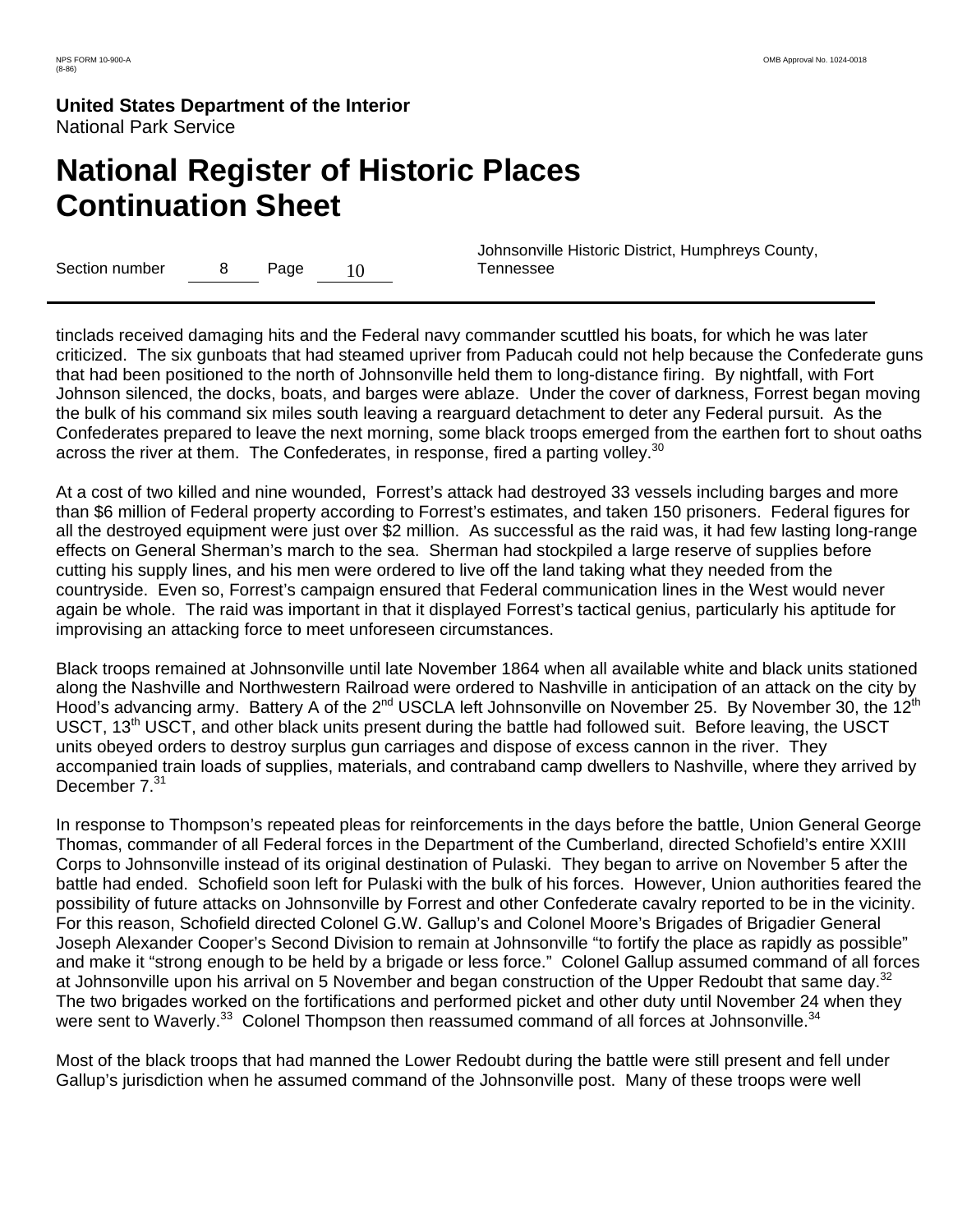# **National Register of Historic Places Continuation Sheet**

Section number 8 Page 11

 Johnsonville Historic District, Humphreys County, Tennessee

equipped to build fortifications as evidenced by their previous experience in constructing the Lower Redoubt at Fort Johnson.<sup>35</sup>

Furthermore, some of the black troops present at Johnsonville during construction of the Upper Redoubt were apparently mounted. On 27 November, Colonel Thompson reported "the mounted men of the Twelfth and Thirteenth U.S. Colored Infantry" to be scouting the area above the Duck River around Johnsonville, while the white Second Tennessee Cavalry picketed the lower fords. Although the 100<sup>th</sup> USCT had "no effective mounted men" at this time due to a shortage of saddles, Thompson had "directed them to get some without delay."<sup>36</sup> The proximity of the Horse Corral to the Upper Redoubt strongly suggests that these black troops would have worked on and occupied these fortifications.

After arriving in Nashville, the 12<sup>th</sup>, 13<sup>th</sup>, and 100<sup>th</sup> USCT were consolidated by Army of the Cumberland General George Thomas into the Second Colored Brigade and placed under the command of Colonel Thompson. At the Battle of Nashville, the Brigade participated in the decisive Union assault on Overton Hill on December 16 that precipitated Hood's retreat into Northern Alabama. The Brigade participated in the pursuit until January 15, 1865 when it returned to Nashville. The Brigade was then ordered to reoccupy its former stations along the Nashville and Northwestern Railroad.<sup>37</sup>

A week earlier, Thompson's Second Colored Brigade had received orders to return to Johnsonville and reestablish the supply depot there. Through Department of the Cumberland Captain and Adjutant-General Henry M. Cist, Colonel Thompson was directed to return with his command to Johnsonville and "occupy the [Nashville and] Northwestern Railroad as before the recent demonstrations of the rebel army in front of Nashville."<sup>38</sup> A white regiment that had occupied Fort Johnson while these black troops were engaged against Hood was present when Thompson's brigade returned. Other white units were slated to be posted here with the black soldiers. Thompson was also ordered to mount between two hundred and five hundred of his men to clear the region of querrillas.<sup>3</sup> Portions of the 13<sup>th</sup> USCT remained at Johnsonville to quard the railroad line and bridges until the end of the war.<sup>40</sup> On July 7, 1865, the 13<sup>th</sup> USCT was transferred to St. Louis, Missouri. The 12<sup>th</sup> USCT continued to guard points along the Nashville and Northwestern line until it was mustered out of service on December 11,1865.<sup>41</sup>

By July 1865, the Union army had ceased operations at Johnsonville. After the war, the railroad line, port, and supply depot facilities continued to be a major river-rail transfer and distribution point. New manufacturing establishments sprang up around the town and waterfront, and Johnsonville became the site of a Freedmen's Bureau agency. Many black Union veterans settled here to work and raise their families. The 1890 Civil War Veterans Census for Tennessee lists thirty veterans of the  $12<sup>th</sup>$  and  $13<sup>th</sup>$  USCT as residing in Johnsonville and at least a dozen of these veterans were stationed here during the Civil War. Examples are Private Dempsey Green, Company A, 13<sup>th</sup> USCI, and Private Jacob Anderson, Company E, 13<sup>th</sup> USCT.<sup>42</sup>

The local military importance of Fort Johnson is clearly evident through its association with the Civil War Battle of Johnsonville and role as a defensive post along the Nashville and Northwestern Railroad. From spring 1864 on, the Union war effort in Tennessee depended upon the vital Johnsonville supply depot complex at the western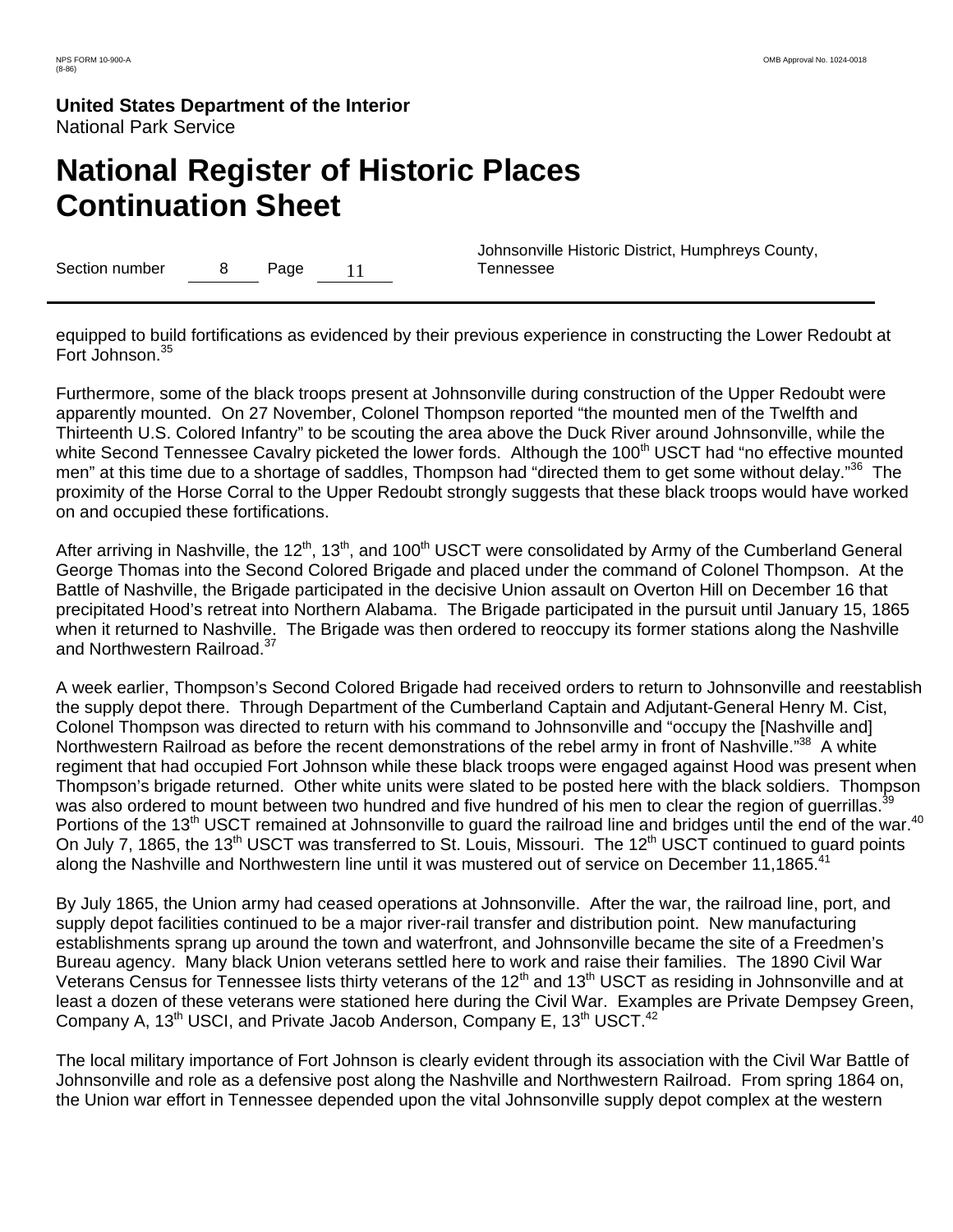# **National Register of Historic Places Continuation Sheet**

Section number  $\qquad 8$  Page 12

 Johnsonville Historic District, Humphreys County, Tennessee

terminus of this rail line. The Nashville and Northwestern served as a primary supply, transportation, and communication lifeline for Union armies based in Nashville and throughout the Western Theater. Fort Johnson, consisting of two earthen redoubts, known today as the Lower Redoubt and Upper Redoubt, with corresponding sets of rifle pits is perhaps most significant for its association with various USCT regiments that helped construct and garrison it before, during, and after the battle. After extending the Nashville and Northwestern line to Johnsonville, the 12<sup>th</sup> and 13<sup>th</sup> USCT spent much of their wartime service here. This included building and occupying Fort Johnson. Thus, Fort Johnson is militarily significant for its local role as the protector of the Nashville and Northwestern Railroad line and supply depot at Johnsonville, and its construction and occupation by African-American troops during the Civil War.

#### **ENDNOTES**

1 See Edward F. Williams, III, "The Johnsonville Raid and Nathan Bedford Forrest State Park," *Tennessee Historical Quarterly* 28, no. 3 (Fall 1969): 226, 238, and 241-243; and Colonel Donald H. Steenburn, *Silent Echoes of Johnsonville: Rebel Cavalry and Yankee Gunboats* (Rogersville, Alabama: Elk River Press, 1994), 10-14; and Wayne C. Moore, "Farm Communities and Economic Growth in the Lower Tennessee Valley: Humphreys County, Tennessee, 1785-1980," Ph.D. Dissertation, University of Rochester, 1980, 150-152.

2 See Steenburn, *Silent Echoes of Johnsonville*, 83-84 and 103; "Johnsonville State Historic Area: Tennessee State Parks Trails Map," brochure (Nashville, Tennessee: Tennessee Department of Environment and Conservation, Tennessee State Parks), January 1997; and Paul Ashdown, "Johnsonville, Battle of," entry in *The Tennessee Encyclopedia of History & Culture*, ed. Carroll Van West (Nashville, Tennessee: Tennessee Historical Society, Rutledge Hill Press, 1998), 490.

<sup>3</sup>Report of Col. Reuben D. Mussey, One hundredth U.S. Colored Infantry, Hdqrs. Commissioner Organization U.S. Cold. Troops, Nashville, Tennessee 14 November 1864, in Lieutenant Colonel Robert N. Scott, comp., *The War of the Rebellion: A Compilation of the Official Records of the Union and Confederate Armies, 1861-1865*, Series I, Volume 39, Part I, Serial no. 77 (Washington, D.C.: Government Printing Office), 868. Hereafter cited as O.R. All 128 volumes reprinted and republished, Harrisburg, Pennsylvania: The National Historical Society, 1971. All O.R. citations are to reprint editions.

<sup>4</sup> For the reference to the name "Fort Johnson," see O.R., Colonel J.C. Peterson to Col. Charles H. Irvin, Nashville, 11 November 1864, Series I, Vol. 52, Part I, Serial no. 109, 656; and for the contemporary names of the two redoubts comprising Fort Johnson, see "Johnsonville State Historic Area" brochure.

5 For the construction date of the Lower Redoubt at Fort Johnson, see Janet B. Hewett, ed., *Supplement to the Official Records of the Union and Confederate Armies*, Vol. 77, Part II—Record of Events, Serial no. 89 (Wilmington, North Carolina: Broadfoot Publishing Company, 1998), "Record of Events for Thirteenth United States Colored Infantry, November 1863-June 1865," 486-497; and Bobby L. Lovett, "The Negro in Tennessee, 1861-1866: A Socio-Military History of the Civil War," Ph.D. Dissertation, The University of Arkansas, 1978, 93-94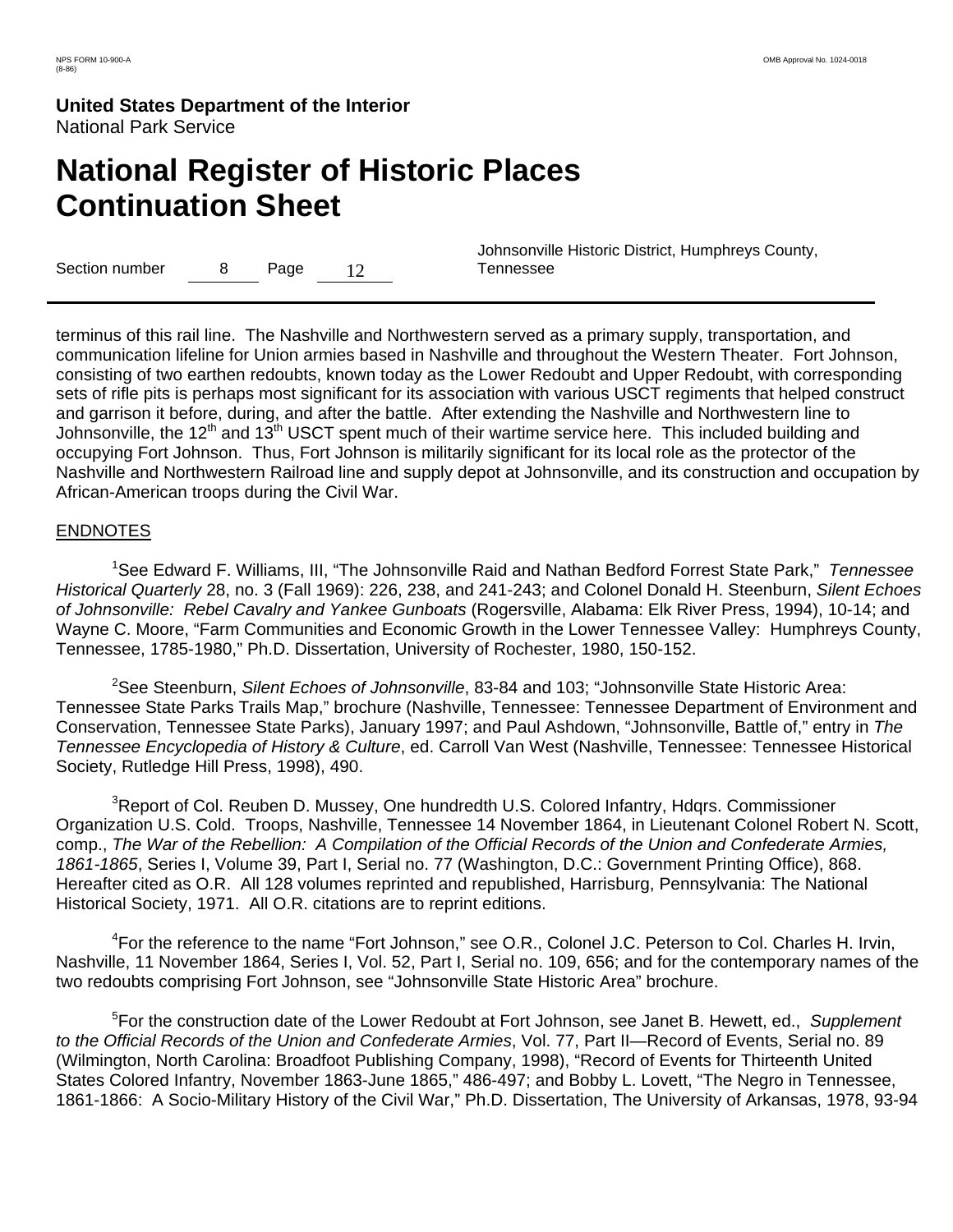# **National Register of Historic Places Continuation Sheet**

Section number 8 Page 13

 Johnsonville Historic District, Humphreys County, Tennessee

and 290. See also Moore, "Farm Communities and Economic Growth in the Lower Tennessee Valley," 150-151; and for the positioning of the Lower Redoubt and its associated system of rifle pits above the supply depot warehouses, see Steenburn, *Silent Echoes of Johnsonville*, 13.

6 See Williams, "The Johnsonville Raid and Nathan Bedford Forrest State Park," 242; and Steenburn, *Silent Echoes of Johnsonville*, 86.

<sup>7</sup> For Schofield's order to construct a second set of fortifications at Johnsonville, see O.R., Major-General J.M. Schofield to Brig. Gen. J.A. Cooper, Johnsonville, Tenn., 7 November 1864, Series I, Vol. 39, Part III, Serial no. 79, 692. For secondary references to this second redoubt and associated set of rifle pits, see Steenburn, *Silent Echoes of Johnsonville*, 85-86; and Williams, "The Johnsonville Raid and Nathan Bedford Forrest State Park," 245. For the date of construction for the second redoubt, see O.R., "Itineraries of the U.S. Forces under the command of Maj. Gen. George H. Thomas, U.S. Army, Fourth Army Corps" [November-December 1864 and January 1865], Series I, Vol. 45, Part I, Serial no. 93, 72.

8 See Bobby L. Lovett, *The African-American History of Nashville, Tennessee, 1780-1930, Elites and Dilemmas* (Fayetteville, Arkansas: The University of Arkansas Press, 1999), 64.

 $^9$ See Lovett, "The Negro in Tennessee, 1861-1866," 98; for the order sending Thompson's 2<sup>nd</sup> Colored Brigade to Johnsonville, see O.R., Brigadier-General W.M. D. Whipple to Brig. Gen. R.S. Granger, Nashville, Tennessee, 8 January 1865, Series I, Vol. 45, Part II, Serial no. 94, 551; and for portions of the 13<sup>th</sup> USCI remaining at Johnsonville until the end of the war, see Steenburn, *Silent Echoes of Johnsonville*, 102-103.

10 See Tennessee Department of Conservation, Division of Archaeology, *A Survey of Civil War Period Military Sites in Middle Tennessee*, 1990, 26; and Mark Grindstaff, Shayla Allison, Sean Reines, and Carroll Van West, National Register of Historic Places Nomination, "Fort Hill Historic District," Humphreys County, Tennessee, 20 January 1999, Section No. 8, p. 7.

<sup>11</sup>See Moore, "Farm Communities and Economic Growth in the Lower Tennessee Valley," 148-151; and Jill Knight Garrett, *A History of Humphreys County, Tennessee* (n.p., by the author, 1963), 36.

12See Lovett, "The Negro in Tennessee, 1861-1866," 34-37; Lovett, *The African-American History of Nashville, Tennessee*, 56-61; and for a discussion of the evolution of Union policy toward the utilization and recruitment of blacks in Tennessee during the Civil War, see Ira Berlin, Joseph P. Reidy, and Leslie S. Rowland, eds., *Freedom: A Documentary History of Emancipation, 1861-1867*, Series II, *The Black Military Experience*, 3d ed. (Cambridge, Massachusetts: Cambridge University Press, 1988), 122-126.

13Lovett, "The Negro in Tennessee, 1861-1866," 288-291; Lovett, *The African-American History of Nashville*, 61; and Civil War Centennial Commission, *Tennesseans in the Civil War: A Military History of Confederate and Union Units With Available Rosters of Personnel*, Part I of II (Nashville: Civil War Centennial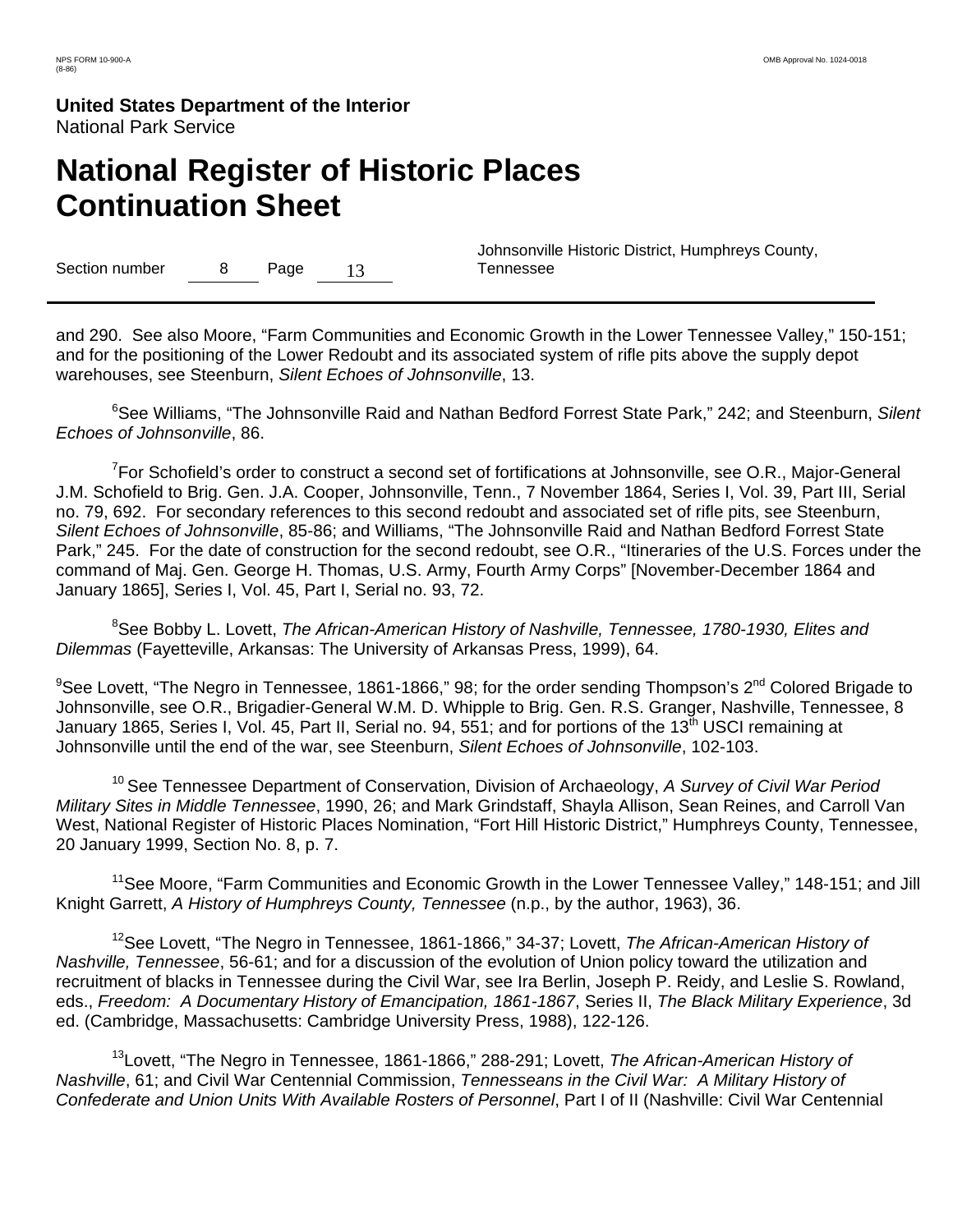# **National Register of Historic Places Continuation Sheet**

Section number 8 Page 14

 Johnsonville Historic District, Humphreys County, Tennessee

Commission; reprint, Knoxville: The University of Tennessee Press, 1984), 397-399 (page citations are to reprint edition).

<sup>14</sup> Moore, "Farm Communities and Economic Growth in the Lower Tennessee Valley," 150-151.

15See Lovett, "The Negro in Tennessee, 1861-1866," 34; and Lovett, *The African-American History of Nashville*, 56.

16See Lovett, "The Negro in Tennessee, 1861-1866," 289; Steenburn, *Silent Echoes of Johnsonville*, 93 for the reference to Colonel Thompson's headquarters being at Johnsonville; and Civil War Centennial Commission, *Tennesseans in the Civil War*, 397.

17See Ibid., 399; and Hewett, ed., *Supplement to the Official Records*, Vol. 77, Part II—Record of Events, Serial no. 89, "Record of Events for Thirteenth United States Colored Infantry, November 1863-June 1865," 486- 497; and Grindstaff, Allison, Reines, and West, National Register Nomination, "Fort Hill Historic District," Section No. 8, p. 10.

 $18$ See Lovett, "The Negro in Tennessee, 1861-1866," 311-312; and for the reference to these white units guarding the Nashville and Northwestern Railroad, see Garrett, *A History of Humphreys County, Tennessee*, 36.

19See Lovett, *The African-American History of Nashville*, 61-62; and Berlin, Reidy, and Rowland, eds., *Freedom*, Series II, *The Black Military Experience*, 483-485 and 519-520.

<sup>20</sup>Tennessee Historical Commission, "Tennessee Civil War Railroad: In Service to a Cause, Experience the Conflict," driving tour brochure for Civil War sites along the Nashville and Northwestern Railroad line, n.p., 1998.

 $21$ For this reference, see Lovett, "The Negro in Tennessee, 1861-1866," 94.

22Hewett, ed., *Supplement to the Official Records*, Vol. 77, Part II—Record of Events, Serial No. 89, "Record of Events for Thirteenth United States Colored Infantry, November 1863-June 1865," 495.

23Ibid., 486-487 and 489-497.

<sup>24</sup>Ibid., "Record of Events for Twelfth United States Colored Infantry, July 1863-June 1865," 473.

<sup>25</sup>See Williams, "The Johnsonville Raid and Nathan Bedford Forrest State Park," 228 and 240; Steenburn, *Silent Echoes of Johnsonville*, 18; and O.R., Captain and Assistant Quartermaster Henry Howland to Brig Gen. J.L. Donaldson, Johnsonville, Tennessee \_\_\_\_\_\_\_\_, 1864, Series I, Vol. 48, Part I, Serial no. 109, 122.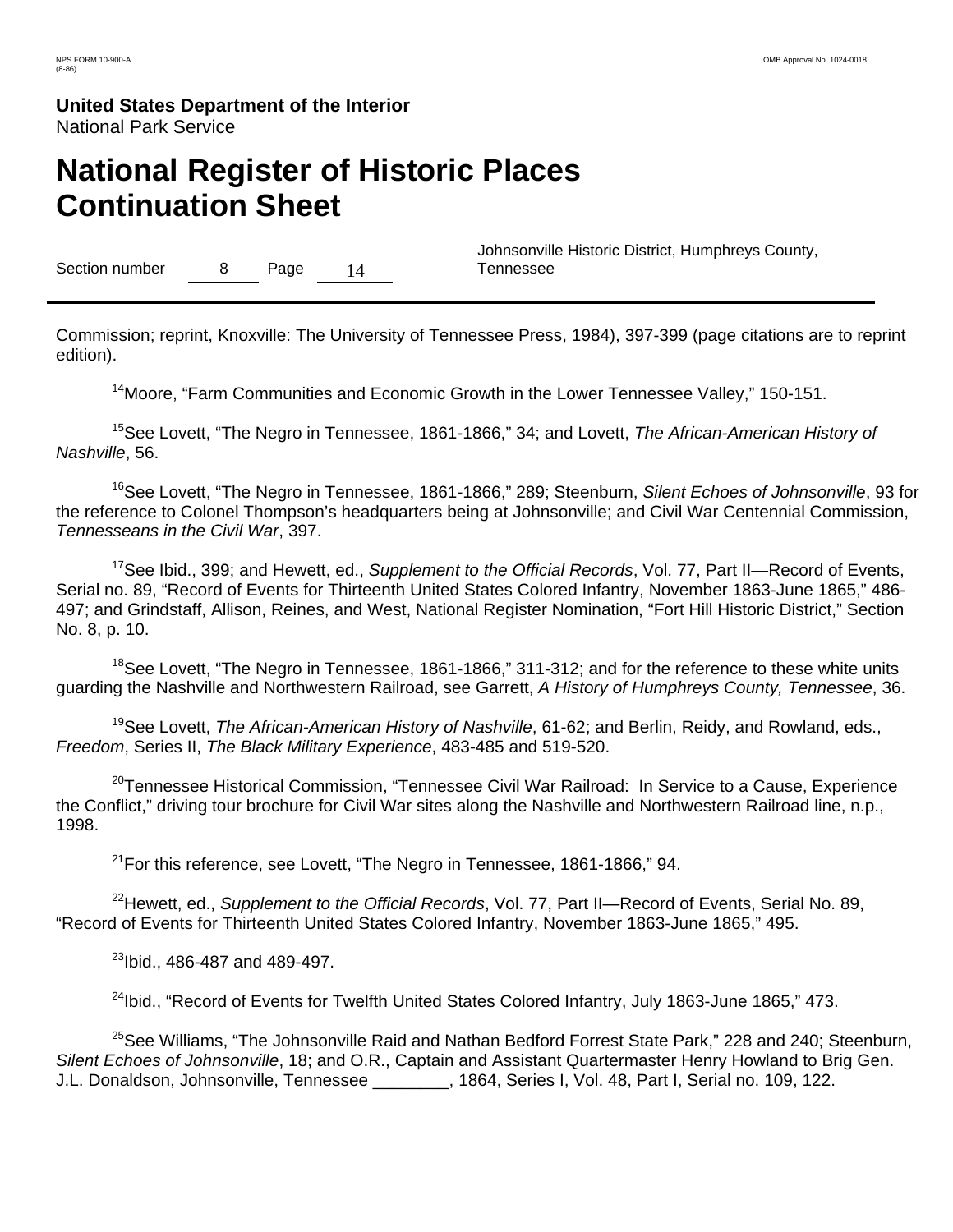# **National Register of Historic Places Continuation Sheet**

Section number 8 Page 15

 Johnsonville Historic District, Humphreys County, Tennessee

<sup>26</sup>For the reference to Meigs' Battery going to Johnsonville with the Quartermaster Corps and Peterson's use of citizens, see O.R., Peterson to Irvin, Series I, Vol. 48, Part I, Serial no. 109, 656; and O.R., Howland to Donaldson, Series I, Vol. 48, Part I, Serial no. 109, 122; and for a complete listing of all Union forces present at the Battle of Johnsonville, see Steenburn, *Silent Echoes of Johnsonville*, 13.

<sup>27</sup>O.R., Report of Lieut. Col. William Sinclair, Assistant Inspector-General, U.S. Army, Washington, D.C., 7 January 1865, Series I, Vol. 39, Part I, Serial no. 77, 861.

<sup>28</sup>For this quote, see O.R., Report of Capt. Samuel J. McConnell, Seventy-first Ohio Infantry, Acting Assistant Inspector-General, District of Tennessee, Nashville, Tennessee, 14 November 1864, Series I, Vol., 39, Part I, Serial no. 77, 865; and for the reference to the arming of quartermaster employees, see Steenburn, *Silent Echoes of Johnsonville*, 73.

 $^{29}$ O.R., Report of Col. Reuben D. Mussey, Series I, Vol. 39, Part I, Serial no. 77, 868.

30Both primary and secondary sources mention this parting volley on black troops. See J.P. Young, *The Seventh Tennessee Cavalry. (Confederate), A History* (Nashville: M.E. Church, South, Barber & Smith Agents, 1890), 115; Steenburn, *Silent Echoes of Johnsonville*, 81-82; and Williams, *The Johnsonville Raid and Nathan Bedford Forrest State Park*, 244.

31See Lovett, "The Negro in Tennessee, 1861-1866," 95-96; and Lovett, *The African-American History of Nashville*, 64.

<sup>32</sup>For the summoning of Schofield's forces to Johnsonville, see Steenburn, Silent Echoes of Johnsonville, 85-86; for Schofield's order to construct additional fortifications, see O.R., Schofield to Cooper, Series I, Vol. 39, Part III, Serial no. 79, 692; for Gallup assuming command of all Johnsonville forces upon arrival and beginning the construction of the Upper Redoubt, see O.R., Colonel G.W. Gallup to General Schofield, Johnsonville, Tennessee, 5 November 1864, Series I, Vol. 39, Part III, Serial no. 79, 655.

 $33$ O.R., "Itineraries of the U.S. Forces under the command of Maj. Gen. George H. Thomas, U.S Army," Fourth Army Corps, First Brigade, Second Division, Series I, Vol. 45, Part I, Serial no. 93, 72.

<sup>34</sup>O.R., Major-General Geo. H. Thomas to Col. C.R. Thompson, Nashville, November 24 [23] 1864, Series I, Volume 45, Part I, Serial no. 93, 1008.

35See Lovett, *The African-American History of Nashville*, 61-62; and Lovett, "The Negro in Tennessee, 1861-1865," 288-289.

<sup>36</sup>O.R., Colonel C.R. Thompson to Major-General Thomas, Johnsonville, Tennessee, 27 November 1864, Series I, Vol. 45, Part I, Serial no. 93, 1100.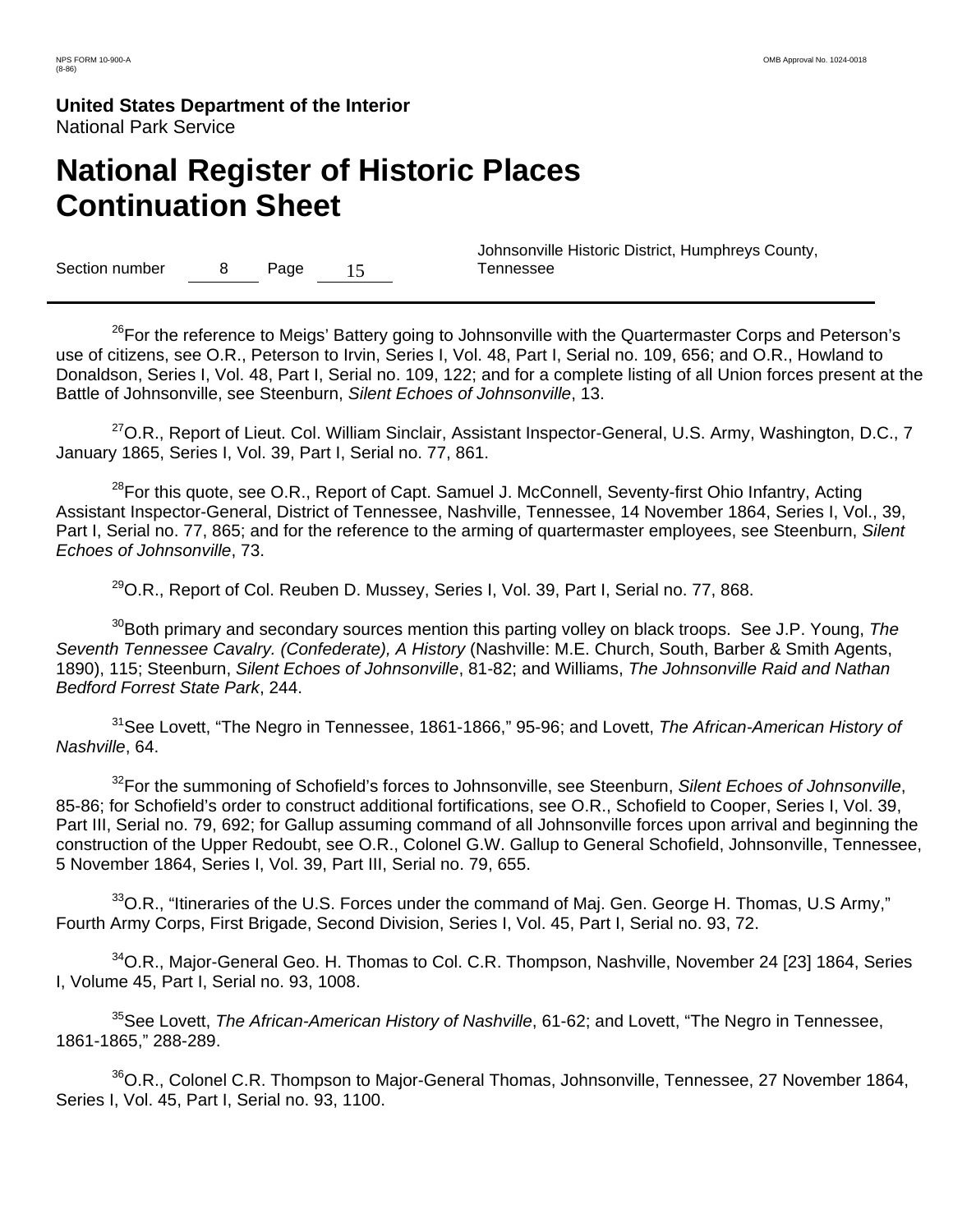# **National Register of Historic Places Continuation Sheet**

Section number 8 Page 16

 Johnsonville Historic District, Humphreys County, Tennessee

37See Lovett, *The African-American History of Nashville*, 64-67; Civil War Centennial Commission, *Tennesseans in the Civil War*, 397-399; and Lovett, "The Negro in Tennessee, 1861-1866," 98 and 311.

 $38$ For the return of Thompson's 2<sup>nd</sup> Colored Brigade to Johnsonville, see O.R., Whipple to Granger, Series I, Vol. 45, Part II, Serial no. 94, 551; for the reference to reestablishing the supply depot at Johnsonville, see O.R., Chief Quartermaster J.L. Donaldson to Maj. Gen. and Quartermaster-General M.C. Meigs, Nashville, Tennessee, 10 January 1865, Series I, Vol. 45, Part II, Serial no. 94, 561; and for the quote, see O.R., Captain and Assistant Adjutant-General Henry M. Cist to Col. C.R. Thompson, Eastport, Mississippi, 22 January 1865, 626.

 $39$ Ibid., 626.

 $40$ For the reference to portions of the 13<sup>th</sup> USCI remaining at Johnsonville until the end of the war, see Steenburn, *Silent Echoes of Johnsonville*, 103.

41Civil War Centennial Commission, *Tennesseans in the Civil War*, 398 and 399.

<sup>42</sup>See Moore, "Farm Communities and Economic Growth in the Lower Tennessee Valley," 156, 162-163, and 218-219. For a list of some of the black Union veterans from the 12<sup>th</sup> and 13<sup>th</sup> USCI listed as living in Johnsonville in 1890, see Byron and Barbara Sistler, trans. and comp., *1890 Civil War Veterans Census— Tennessee* (Evanston, Illinois: Byron Sistler & Associates, 1978), 4, 6, 89, 119, 122, 197, 215, 239, 306, 312, 335, 354. This list was derived from *1890 Special Census Schedules, Civil War Union Veterans & Their Widows: West Tennessee*, Microfilm Roll 98, "Benton Co. through Weakley Co.," Tennessee State Library & Archives, Nashville, Tennessee. Reproduced from original microcopy of this census available at the National Archives in Washington, D.C. entitled *Eleventh Census of the United States, 1890: Schedules Enumerating Union Veterans and Widows of Union Veterans of the Civil War, Tennesssee*, Bundles 168 and 169. The names of these veterans were confirmed by looking at the muster rolls of the  $12<sup>th</sup>$  and  $13<sup>th</sup>$  USCI, as accessed via a visit to the "Civil War Soldiers System" link of the National Park Service web site http://www.crnps.gov/ on 13 April 2000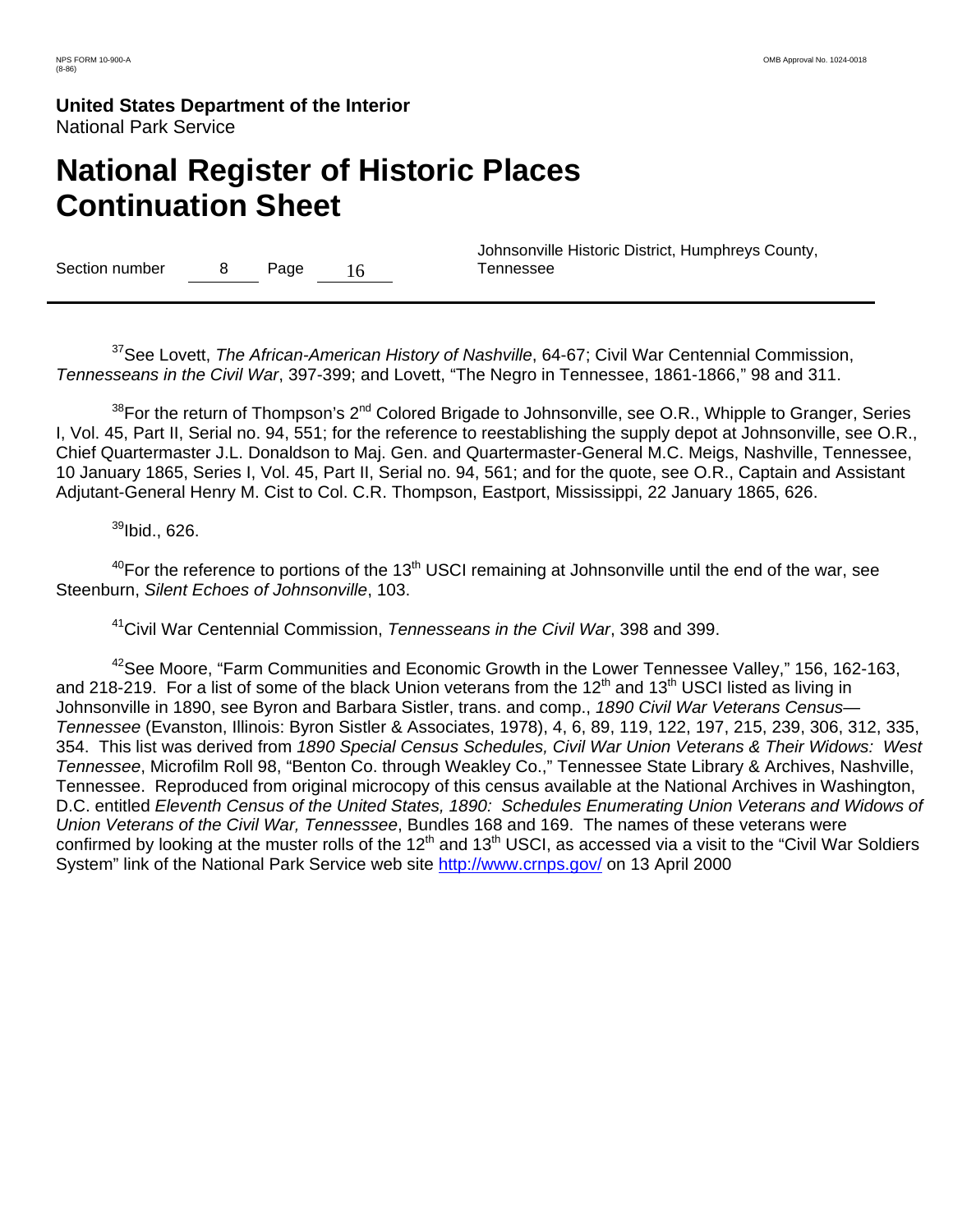# **National Register of Historic Places Continuation Sheet**

Section number 9 Page 17

 Johnsonville Historic District, Humphreys County, Tennessee

#### **BIBLIOGRAPHY**

- Ashdown, Paul. "Johnsonville, Battle of." Entry in *The Tennessee Encyclopedia of History & Culture*, ed. Carroll Van West, 489-490. Nashville: Tennessee Historical Society, Rutledge Hill Press, 1998.
- Berlin, Ira, Thavolia Glymph, Steven F. Miller, Joseph P. Reidy, Leslie S. Rowland, andJulie Saville, eds. *Freedom: A Documentary History of Emancipation, 1861-1867*. Series I, Volume III. *The Wartime Genesis of Free Labor: The Lower South*. Cambridge, Massachusetts: Cambridge University Press, 1990.
- Berlin, Ira, Joseph P. Reidy, and Leslie S. Rowland, eds. *Freedom: A Documentary History of Emancipation, 1861-1867*. Series II, *The Black Military Experience,* 3rd ed., Cambridge, Massachusetts: Cambridge University Press, 1988.
- Civil War Centennial Commission. *Tennesseans in the Civil War: A Military History of Confederate and Union Units With Available Rosters of Personnel*. Part I of II. Nashville: Civil War Centennial Commission, 1964. Reprint, Knoxville: The University of Tennessee Press, 1984.
- Garrett, Jill Knight. *A History of Humphreys County, Tennessee*. n.p., by the author,1963.
- Hewett, Jane B., ed. *Supplement to the Official Records of the Union and Confederate Armies*. Volume 77, Part II—Record of Events, Serial no. 89. Wilmington, North Carolina: Broadfoot Publishing Company, 1998.

\_\_\_\_\_\_\_\_. *Supplement to the Official Records of the Union and Confederate Armies*. Volume 79, Part II—Record of Events, Serial no. 91. Wilmington, North Carolina: Broadfoot Publishing Company, 1998.

- Higgs, David W. *Nathan Bedford Forrest and the Battle of Johnsonville*. Nashville: Tennessee Historical Commission, 1976.
- "Johnsonville State Historic Area: Tennessee State Parks Trails Map." Brochure. Nashville: Tennessee Department of Environment and Conservation, Tennessee State Parks, January 1997.
- Lovett, Bobby L. "The Negro in Tennessee, 1861-1866: A Socio-Military History of the Civil War." Ph.D. Dissertation, The University of Arkansas, 1978.

\_\_\_\_\_\_\_\_. *The African-American History of Nashville, Tennessee, 1780-1930, Elites and Dilemmas*. Fayetteville, Arkansas: The University of Arkansas Press, 1999.

Lowry, Audrey B. *A Study of the Battle of Johnsonville State Historic Area*. Nashville: Lose and Associates, 1990. Moore, Wayne C. "Farm Communities and Economic Growth in the Lower Tennessee Valley: Humphreys County, Tennessee, 1785-1980." Ph.D. Dissertation, University of Rochester, 1980.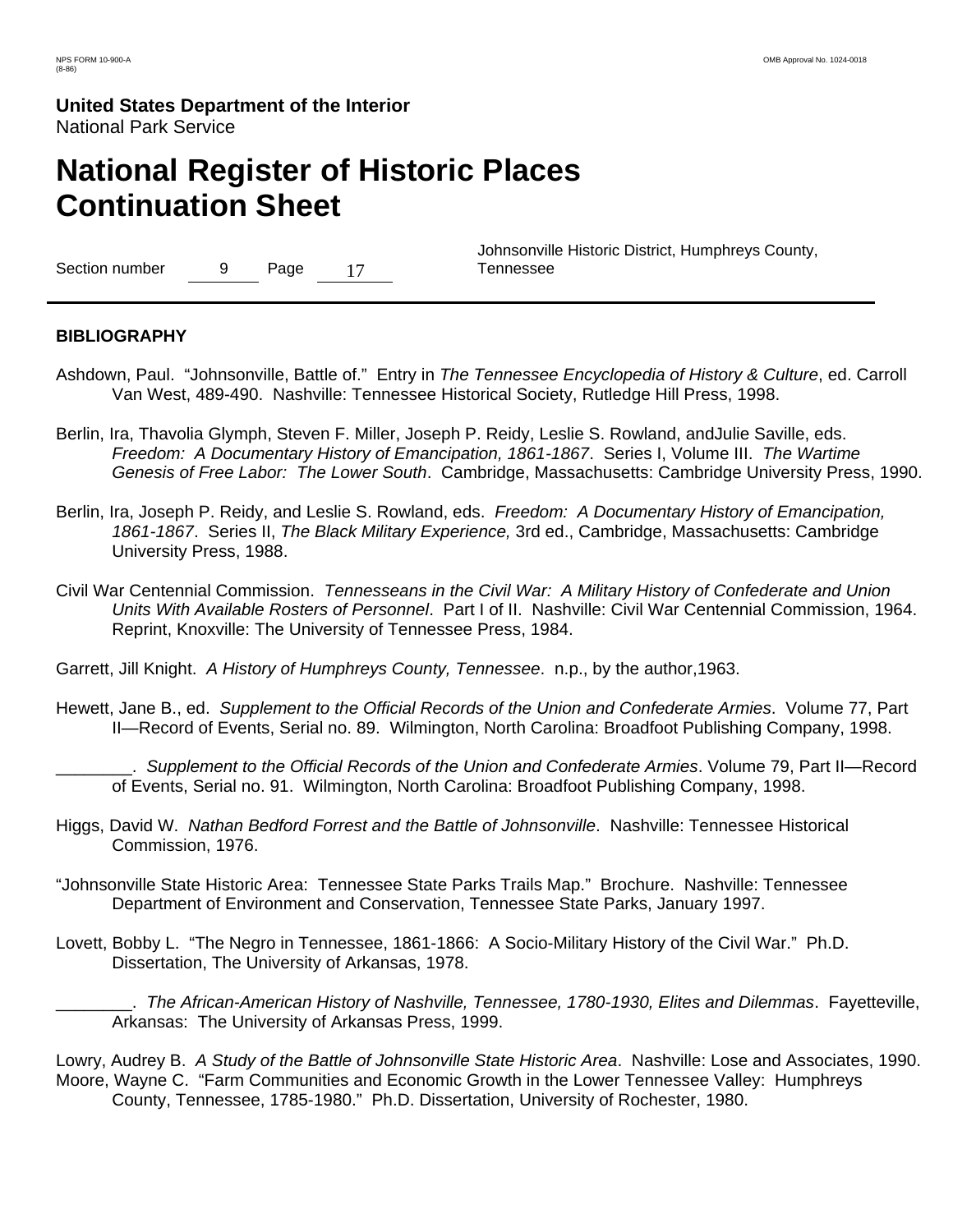# **National Register of Historic Places Continuation Sheet**

Section number 9 Page 18

 Johnsonville Historic District, Humphreys County, Tennessee

Rogers, Pete. Head Ranger/Interpreter. Interview at Johnsonville State Historic Area, March and April 2000.

- Scott, Lieutenant Colonel Robert N., comp. *The War of the Rebellion: A Compilation of the Official Records of the Union and Confederate Armies, 1861-1865*. Series I, Volumes 39, 45, 48, and 49. Washington, D.C.: Government Printing Office, 1892-1898.
- Sistler, Byron, and Barbara Sistler, trans. and comp. *1890 Civil War Veterans Census—Tennessee*. Evanston, Illinois: Byron Sistler & Associates, 1978.
- Steenburn, Colonel Donald H. *Silent Echoes of Johnsonville: Rebel Cavalry and Yankee Gunboats*. Rogersville, Alabama: Elk River Press, 1994.
- Tennessee Historical Commission. "Tennessee Civil War Railroad: In Service to a Cause, Experience the Conflict." Driving tour brochure for Civil War sites along the Nashville and Northwestern Railroad line. n.p., 1998.
- Tennessee Department of Conservation, Division of Archaeology. *A Survey of Civil War Period Military Sites in Middle Tennessee*, 1990.
- Tennessee Valley Authority Records: Johnsonville cemeteries. Copies at Museum, Johnsonville State Historic Area, Denver, TN.
- Thomason, Philip, and Doug Cubbison. National Register of Historic Places Multiple Property Submission. "Historic and Historic Archaeological Resources of the American Civil War in Tennessee." 24 May 1997.
- Young, J.P. *The Seventh Tennessee Cavalry. (Confederate), A History*. Nashville: M.E.Church, South, Barber & Smith Agents, 1890.
- *1890 Special Census Schedules, Civil War Union Veterans & Their Widows: West Tennessee*. Microfilm Roll 98, "Benton Co. through Weakley Co." Tennessee State Library & Archives, Nashville, Tennessee. Reproduced from original microcopy available at the National Archives in Washington, D.C. entitled *Eleventh Census of the United States, 1890: Schedules Enumerating Union Veterans and Widows of Union Veterans of the Civil War, Tennessee*, Bundles 168 and 169.

Williams, Edward F., III. "The Johnsonville Raid and Nathan Bedford Forrest State Park." *Tennessee Historical Quarterly*, 28(Fall 1969): 225-251.

Williams, Edward F., III and H. K. Humphreys, eds. *Gunboats and Cavalry, the Story of Forrest's 1864 Johnsonville Campaign*. Memphis: N. B. Forrest Trail Commission, 1965.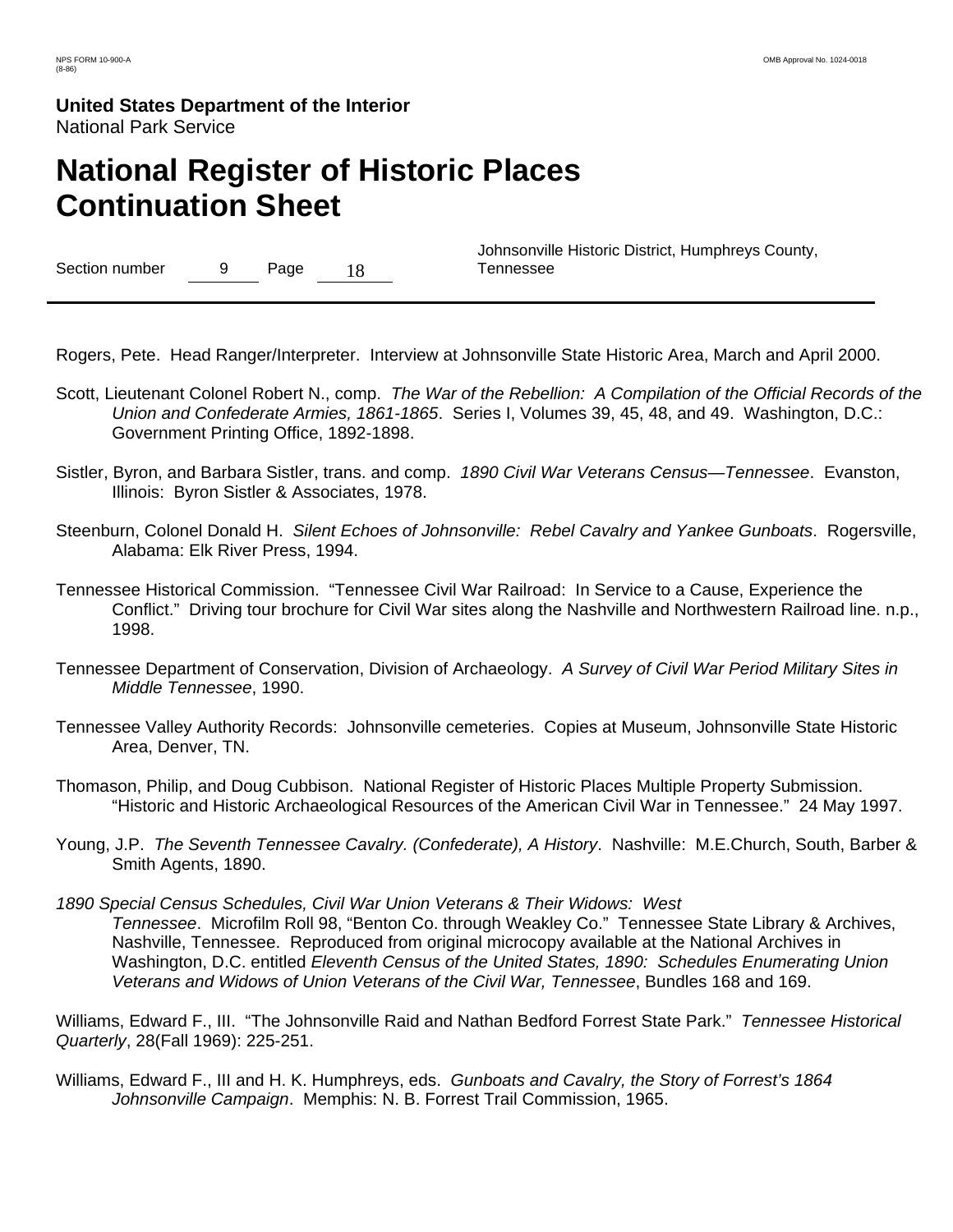# **National Register of Historic Places Continuation Sheet**

| Section number |  | Page | 19 |  |
|----------------|--|------|----|--|
|----------------|--|------|----|--|

 Johnsonville Historic District, Humphreys County, Tennessee

- Wills, Brian S. *The Confederate's Greatest Calvaryman: Nathan Bedford Forrest*. Lawrence: University Press of Kansas, 1992.
- Wright, David Russell. "Civil War Field Fortifications: An Analysis of Theory and Practical Application." M.A. Thesis, Middle Tennessee State University, 1982.

Wyeth, John A. *That Devil Forrest*. Baton Rouge: Louisiana State University Press, 1975 [1899].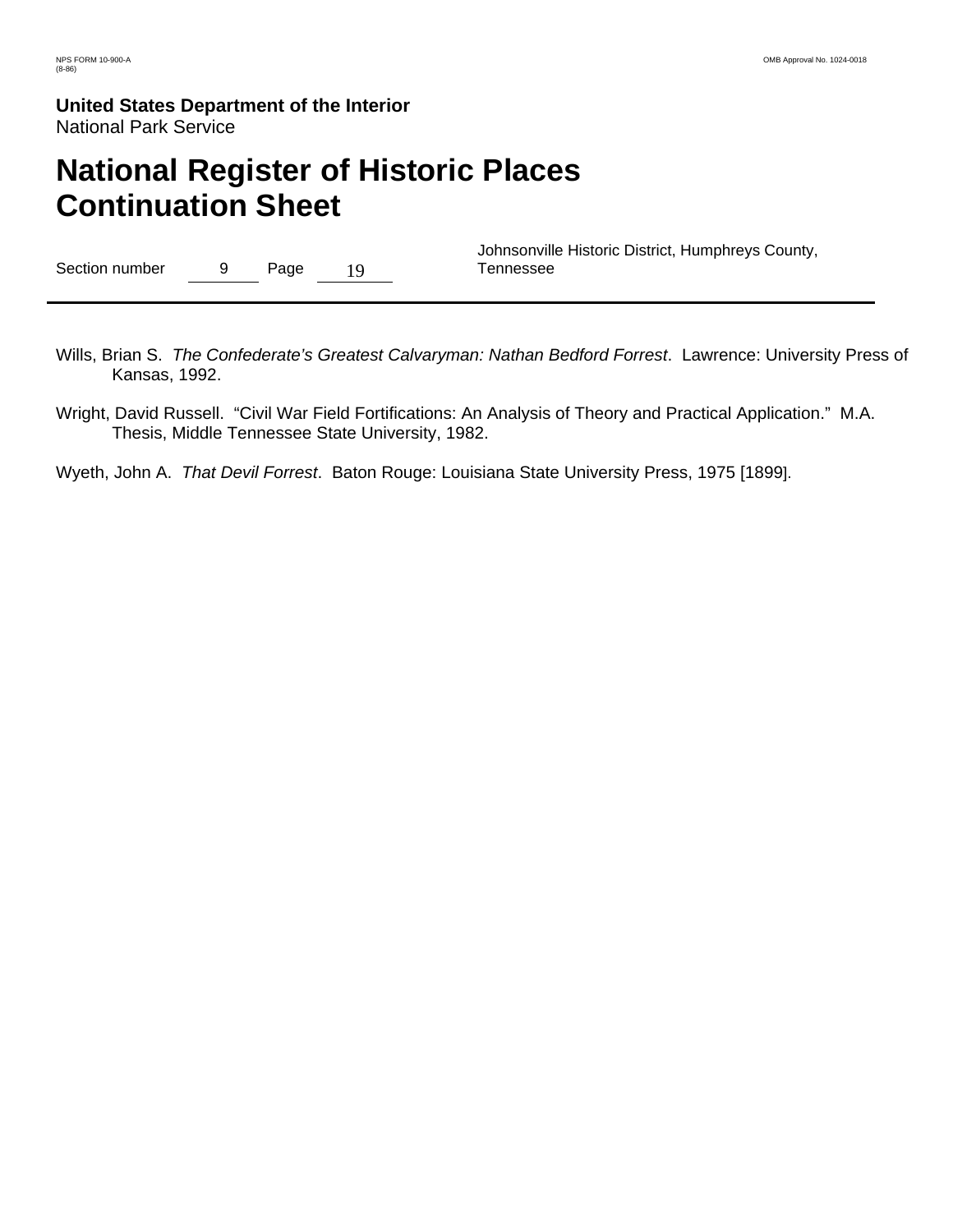# **National Register of Historic Places Continuation Sheet**

Section number 10 Page 20

 Johnsonville Historic District, Humphreys County, Tennessee

### **GEOGRAPHICAL DATA**

Verbal Boundary Description

The nominated boundaries of the Johnsonville Historic District consist of the Lower Redoubt, the Upper Redoubt, the Upper Rifle Pits, the Horse Corral and the foot trail that connect them. All of the nominated property is within the boundaries of the Johnsonville State Historic Area.

#### Boundary Justification

The nominated boundaries contain the greatest concentration of extant significant Civil War-era cultural resources within the Johnsonville State Historic Area.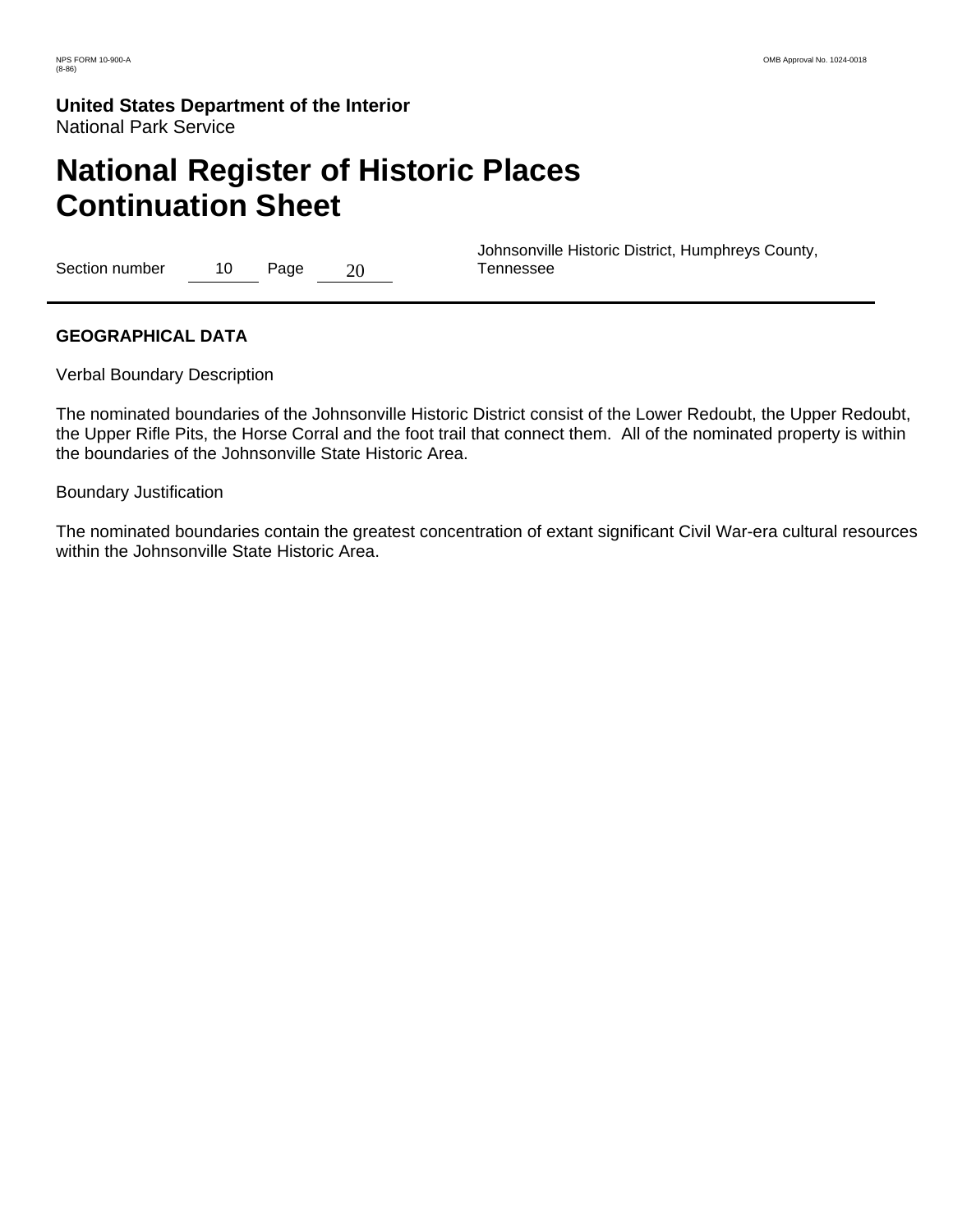# **National Register of Historic Places Continuation Sheet**

Section number photos Page 21

 Johnsonville Historic District, Humphreys County, Tennessee

### **PHOTOGRAPHS**

Johnsonville Historic District Humphreys County, TN Photos by: Carroll Van West MTSU Center for Historic Preservation Negatives: Tennessee Historical Commission Date: January and April, 2000 East wall, Lower Redoubt, Fort Johnson, facing south 1 of 26 East wall, Lower Redoubt, Fort Johnson and Visitor Center, facing north 2 of 26 Visitor Center, facing southwest 3 of 26 Interior, Lower Redoubt, Fort Johnson, facing southeast 4 of 26 Interior, Lower Redoubt, Fort Johnson, facing southwest 5 of 26 West wall, Lower Redoubt, Fort Johnson, facing south 6 of 26 Winfrey Cemetery, Lower Redoubt, Fort Johnson, facing north 7 of 26 John Green marker, Winfrey Cemetery, Lower Redoubt, Fort Johnson, facing south 8 of 26 "Angel" grave marker, Winfrey Cemetery, Lower Redoubt, Fort Johnson, facing south 9 of 26 Winfrey Cemetery, Lower Redoubt, Fort Johnson, facing north 10 of 26 South wall, Lower Redoubt, Fort Johnson, facing northeast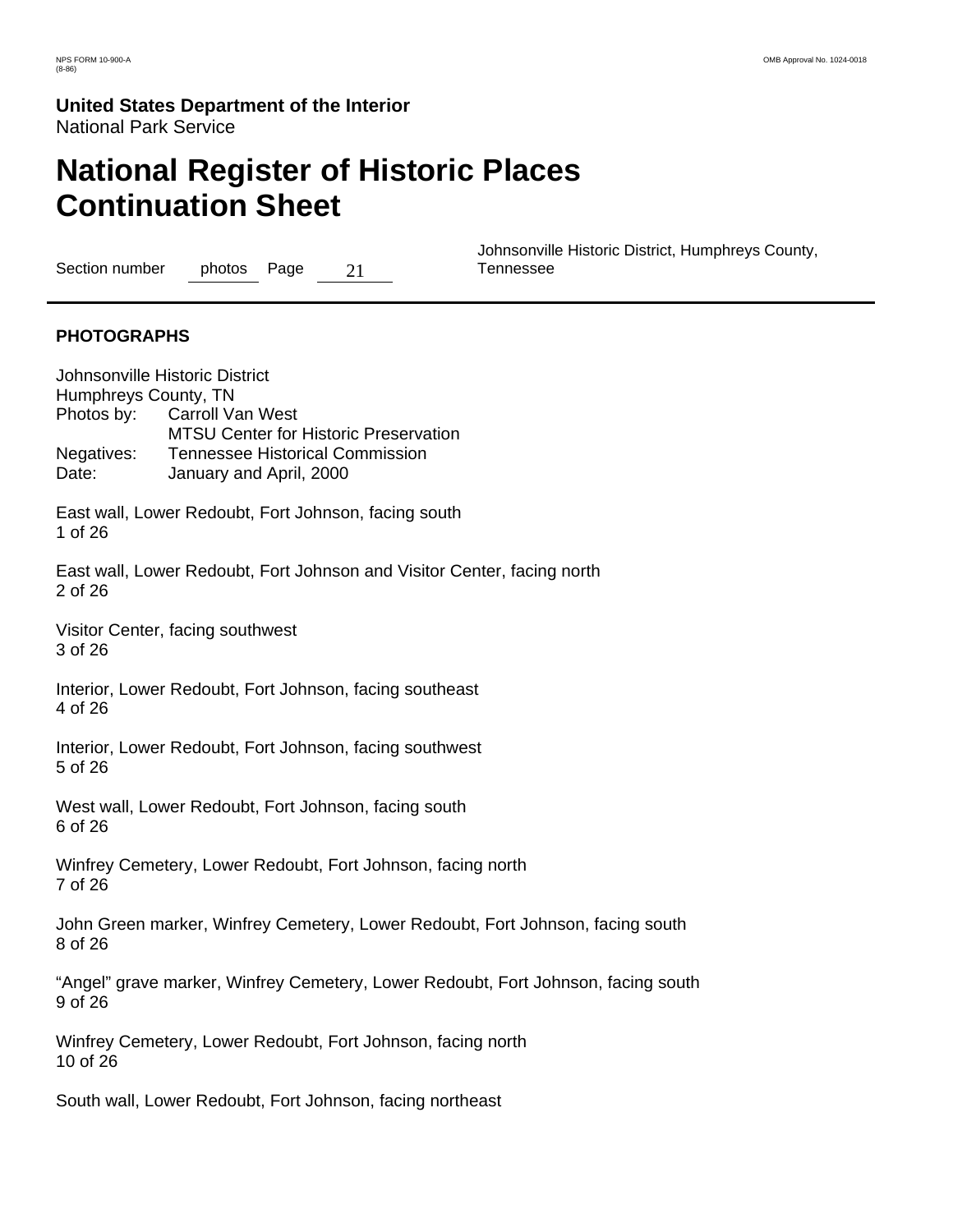# **National Register of Historic Places Continuation Sheet**

Section number photos Page 22

 Johnsonville Historic District, Humphreys County, Tennessee

11 of 26

West wall, interior, Upper Redoubt, Fort Johnson, facing west 12 of 26

West wall and rifle pits, Upper Redoubt, Fort Johnson, facing south 13 of 26

West and south walls, rifle pits, Upper Redoubt, Fort Johnson, facing south 14 of 26

East wall, interior, Upper Redoubt, Fort Johnson, facing east 15 of 26

Interior, Upper Redoubt, Fort Johnson, facing south 16 of 26

Interior, Upper Redoubt, Fort Johnson, facing southwest 17 of 26

Interior, Upper Redoubt, Fort Johnson, facing north 18 of 26

Crockett Cemetery, entrance, facing northwest 19 of 26

Crockett Cemetery, facing northwest 20 of 26

Lee family group, Crockett Cemetery, facing west 21 of 26

Crockett Cemetery and Upper Redoubt, Fort Johnson, facing northeast 22 of 26

Rifle pits, facing northeast 23 of 26

Rifle pits, facing northwest 24 of 26